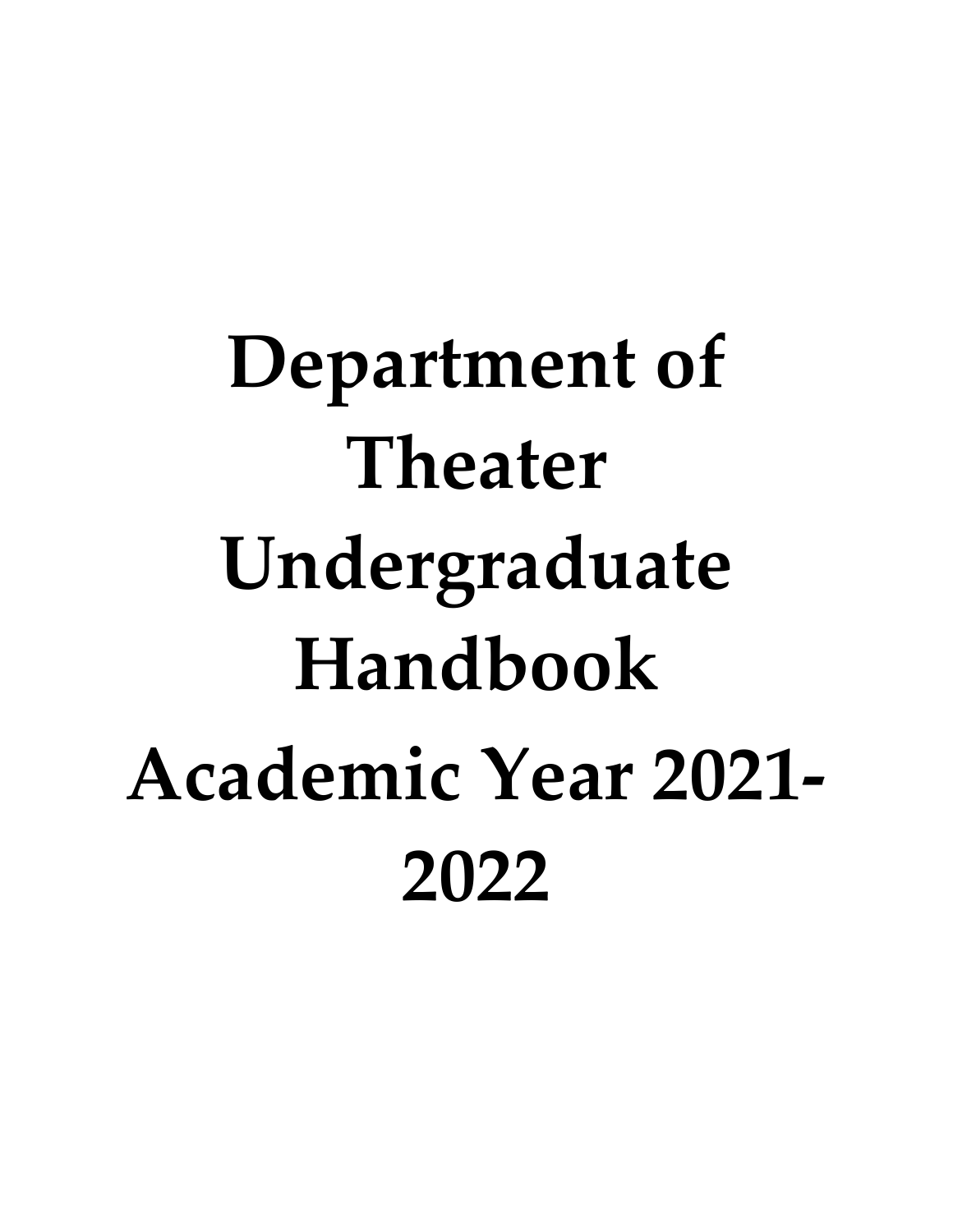## **Table of Contents**

### **[Introduction](#page-3-0)**

# **[Anti-Racist Work in the Department of Theater](#page-4-0)**

# **[Land Use Acknowledgment](#page-4-1)**

# **[UMass Department of Theater Overview](#page-5-0)**

[The Department](#page-5-1)

[The Theaters](#page-5-2)

[The Academic Mission](#page-6-0)

[The Faculty and Staff](#page-6-1)

# **[Curriculum](#page-7-0)**

[Areas of Study](#page-7-1)

[Areas of Concentration](#page-7-2)

[Requirements for the Major and Minor](#page-7-3)

**[Advising](#page-8-0)** 

[Department Advising Details](#page-8-1)

[Switching advisors](#page-9-0)

[Substituting classes](#page-9-1)

[College of Humanities and Fine Arts Advising](#page-9-2)

# **[Area Overviews](#page-11-0)**

**[Dramaturgy](#page-11-1)** 

[Performance](#page-11-2)

[Design, Technology, and Management](#page-11-3)

# **[Department Productions](#page-13-0)**

[Season selection process](#page-13-1) 

[Auditions](#page-14-0)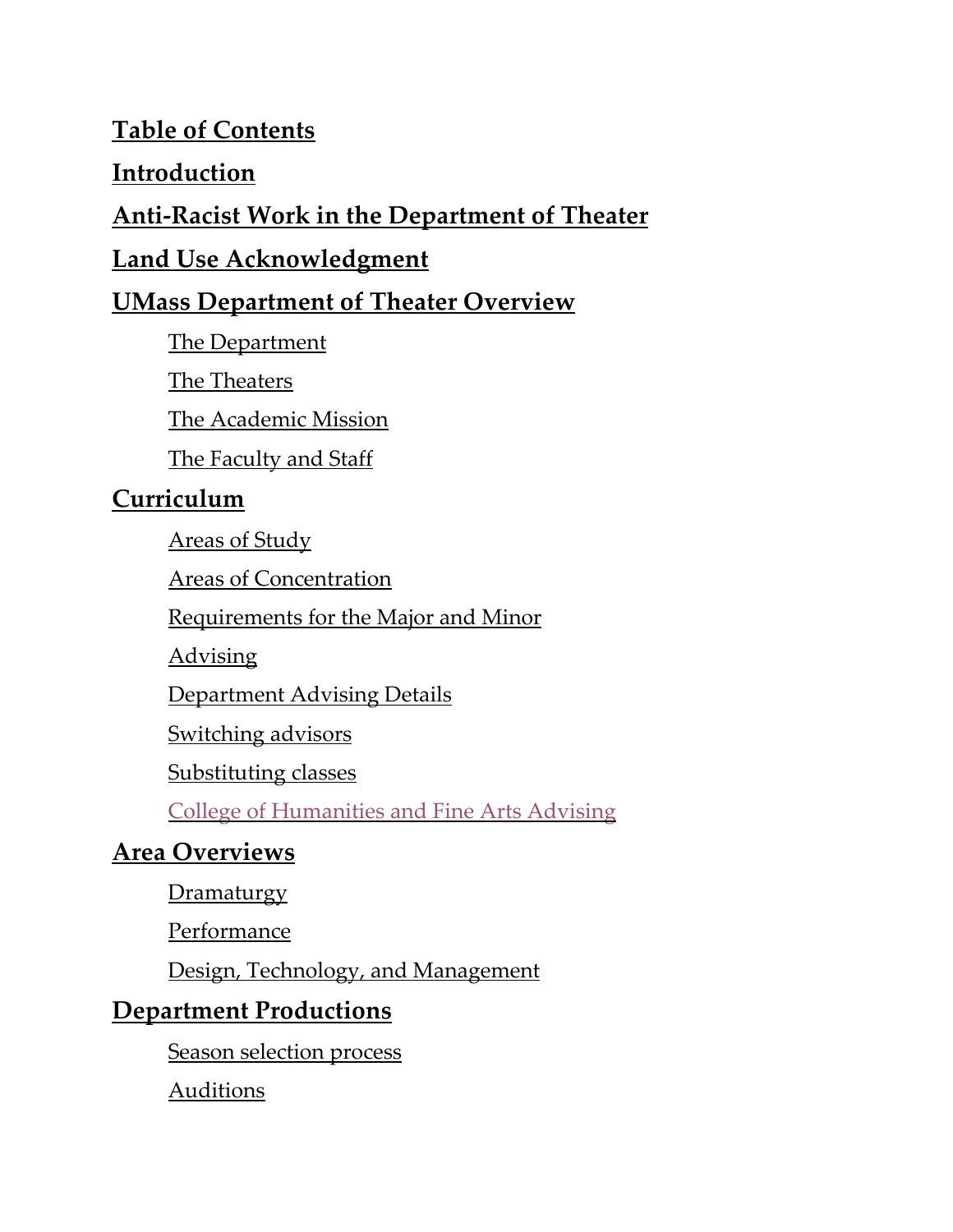[Callbacks](#page-14-1)

**[Casting](#page-14-2)** 

[Cast Lists](#page-15-0)

[Guest Artists](#page-15-1)

[Production Crew: TH 110, TH 210, TH 310](#page-16-0)

[Production Calendar](#page-16-1)

## **[Attendance and Ticket Policies](#page-17-0)**

[Production Attendance](#page-17-1) 

[Complimentary Tickets and Ticket Reservations](#page-17-2) 

### **[Media Guidelines](#page-18-0)**

[Media Recording and Sharing Guidelines](#page-18-1) 

**Communication** 

## **[Department Community](#page-19-0)**

[Student productions](#page-19-1)

[Community Play Read](#page-19-2) 

[Undergraduate Activities Council](#page-19-3)

[Department Social Media](#page-19-4)

## **[Use of Department Spaces and Additional Resources](#page-20-0)**

# **[University Information](#page-21-0)**

**[Google Survey](#page-22-0)**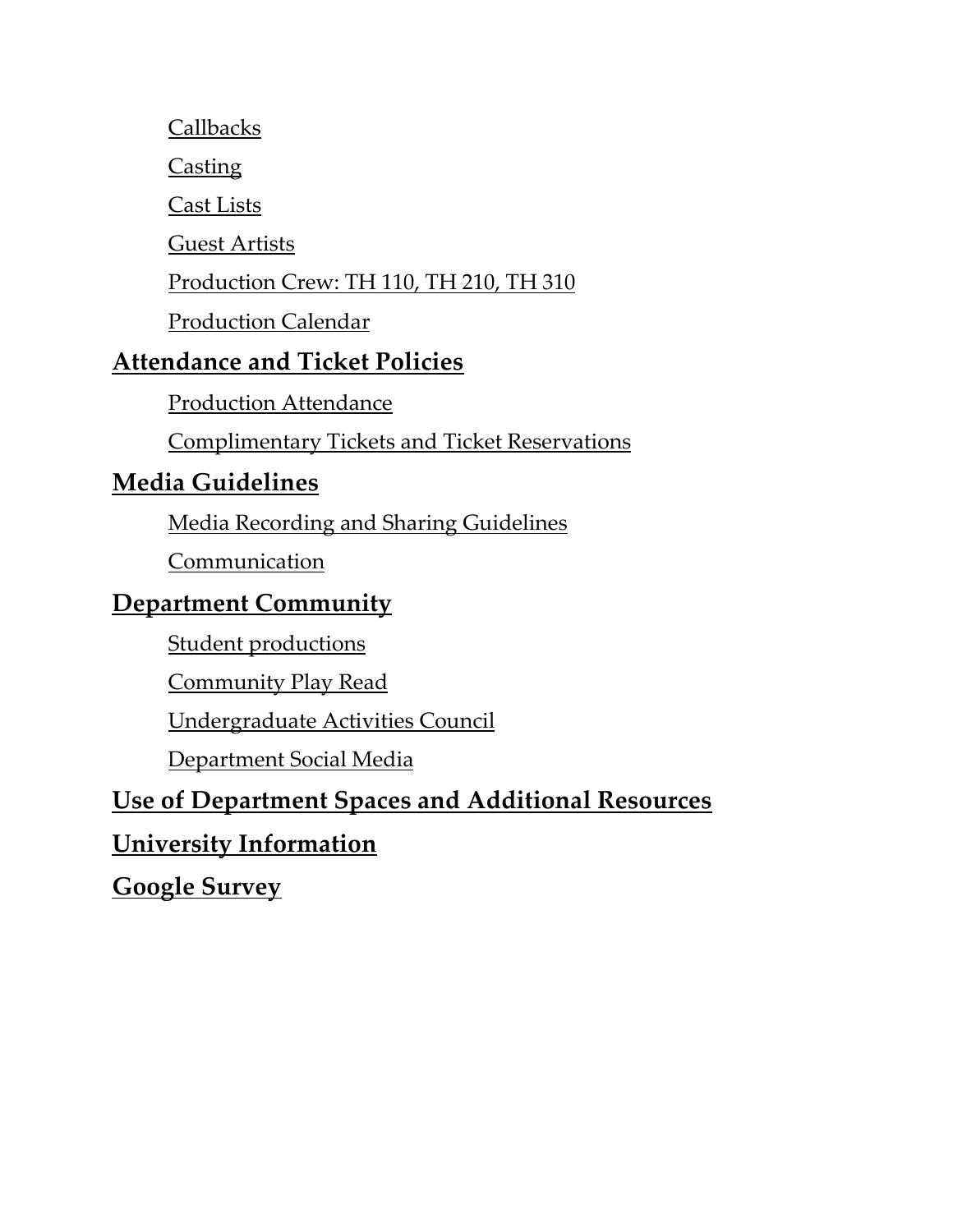## <span id="page-3-0"></span>**Introduction**

Welcome to the UMass Amherst Department of Theater! I am Amy, the department's sound designer and Undergraduate Program Director. We are so happy to have you join our community; students are at the center of what we do creatively, technically, academically, and in our activism. By joining us along your college journey, you will amass lots of valuable experience in the theater, and many contact hours with mentors, teachers, and other students. You will give of your artistry, critical thinking, problem solving, collaboration, and heart to make our projects and shows, and our growth as a community, a reality.

This handbook will guide you with information and, along with our departmental website and Purple Lobbyist newsletter, keep you informed of policies and protocols. As questions come up, feel free to contact me, as well as other trusted members of our staff and faculty, and we will help you.

You are now part of a remarkable history of students and teachers who have accomplished wonderful things. We can't wait to see what you bring to our classrooms, stages, and beyond!

Amy Altadonna, Undergraduate Program Director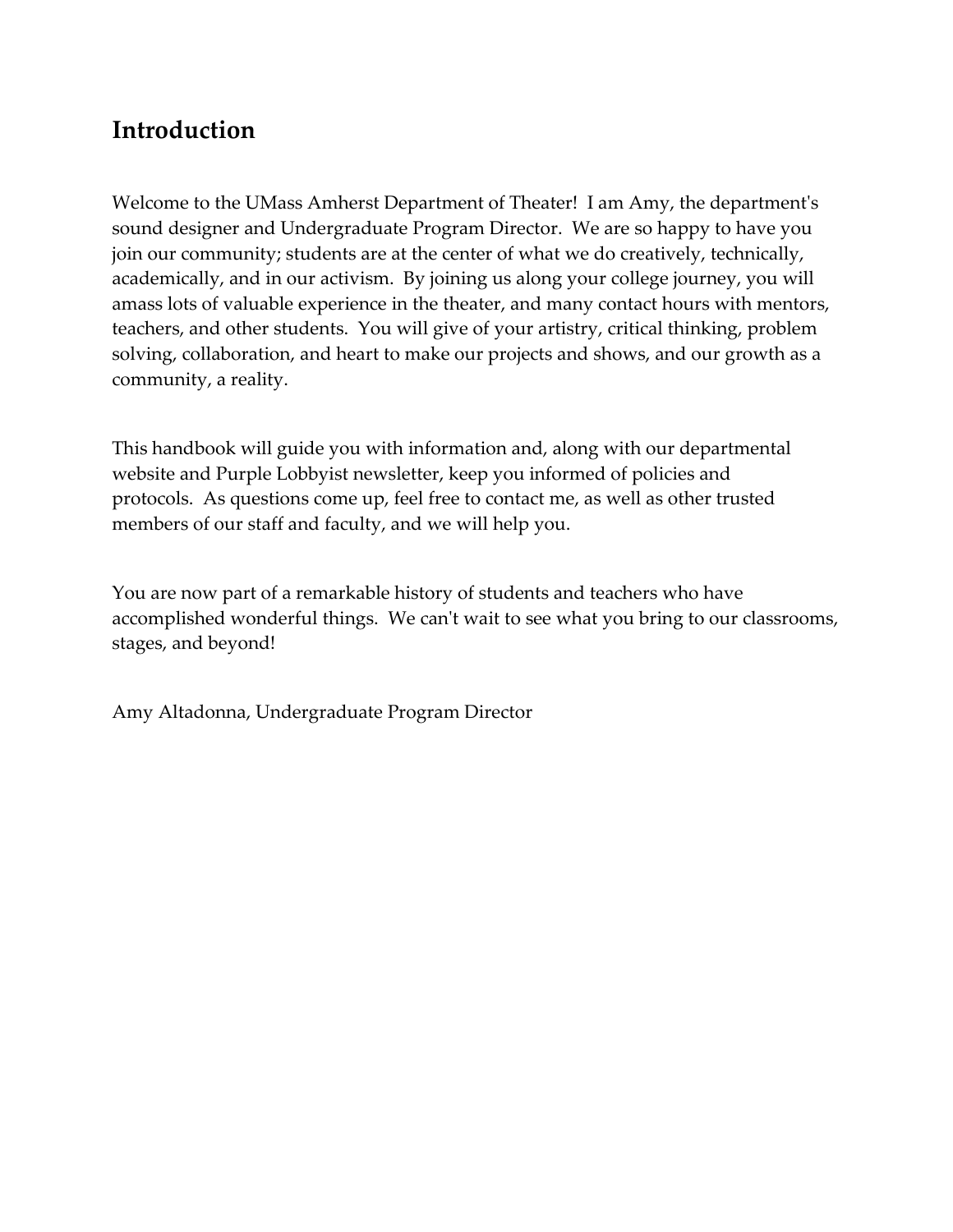# <span id="page-4-0"></span>**Anti-Racist Work in the Department of Theater**

Over the course of 2020-2121, the Department of Theater committed itself to making significant strides to address its shortcomings in the area of Diversity, Equity, and Inclusion. We have offered various opportunities for Diversity, Equity, and Inclusion training to faculty and staff, invited dialogue and feedback from department members past and present including students. Most importantly, we are working on an Anti-Racist Roadmap, a project led by an Anti-Racist Committee that includes faculty, staff, and student members.

This work is on-going and unfinished; we selected the term "Roadmap," because we understand that we are making progress but have further to go.

Work to achieve the ideals set out in the Roadmap continues in individual initiatives by faculty and staff, in staff and faculty gatherings, and through work by the Anti-Racism Committee. In parallel with that committee's work, a number of individual department members and other committees also do work that includes Diversity, Equity, and Inclusion focus. Recent examples of this type of work include an on-going effort to review the major to address barriers to access, bolstering mentorship opportunities for new faculty, and offering a workshop specifically focused on hair and make-up for students of color .

A fuller accounting of the work done thus far, as well as upcoming plans for areas that must still be addressed, can be found on the department's website at: <https://www.umass.edu/theater/diversity-equity-and-inclusionanti-racist-roadmap>

# <span id="page-4-1"></span>**Land Use Acknowledgment**

We acknowledge that we gather as the University of Massachusetts Amherst Department of Theater on the traditional land of the Nipmuc, Wabanaki Confederacy and the Pocumtuc peoples past and present, whose ancient relationships with the land continue to this day. We honor with gratitude the land itself and the people who have stewarded it throughout the generations. Please find ways to celebrate the resilience and strength that all Indigenous people have shown worldwide.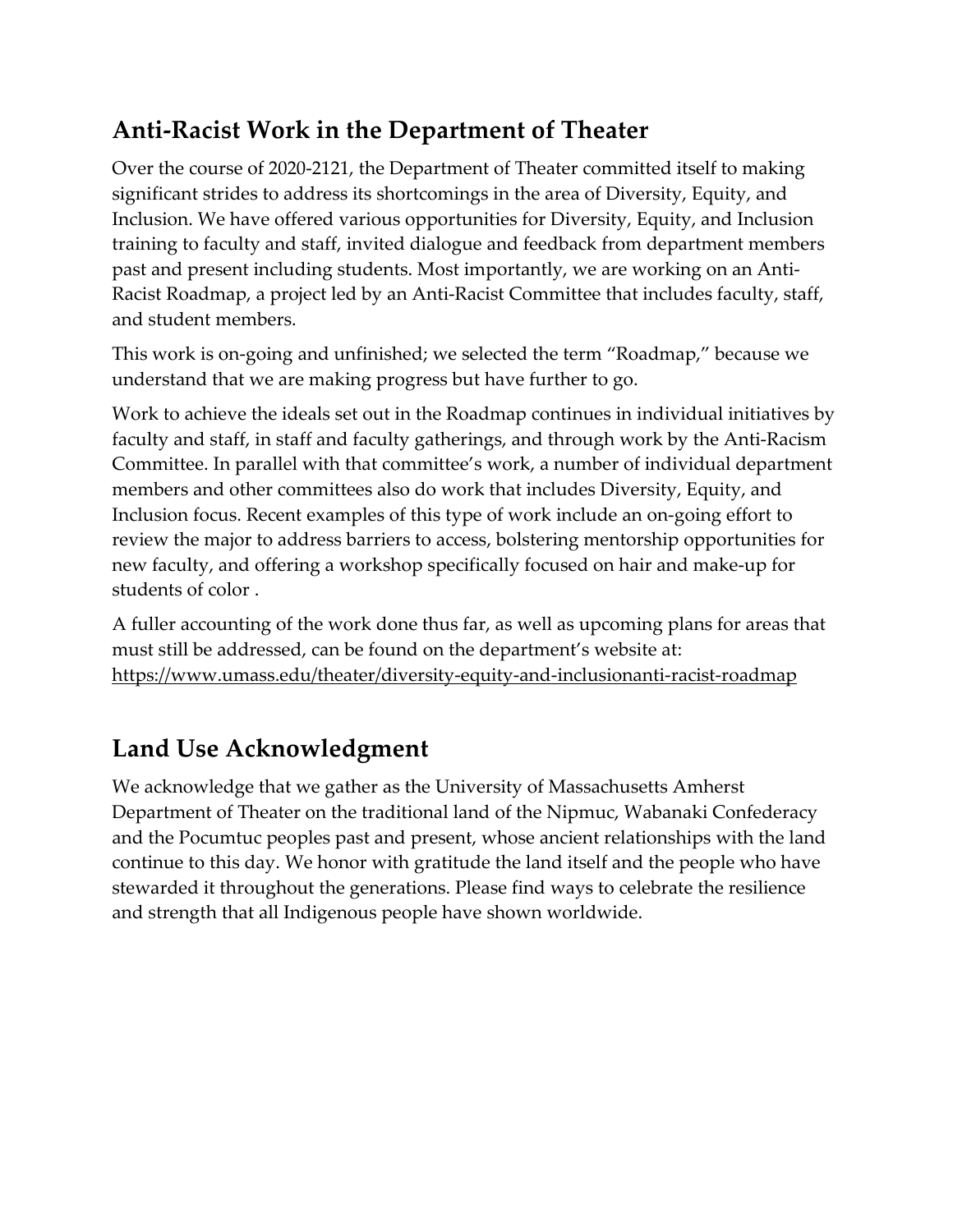# <span id="page-5-0"></span>**UMass Theater Overview**

Please note that due to the ongoing COVID-19 pandemic, university policies may shift quickly to accommodate greater safety measures, which may affect department courses and performances. To stay up-to-date, please visit **[UMass Amherst's COVID-19](https://www.umass.edu/coronavirus/?_gl=1*1b9gdp6*_ga*MTMzMzk5MTQ3NC4xNTA0MTIzNzE3*_ga_21RLS0L7EB*MTYyOTc0MjI3MC4yMDUuMS4xNjI5NzQzNTg0LjA.&_ga=2.241078211.1926473915.1629721865-1333991474.1504123717)  [information page](https://www.umass.edu/coronavirus/?_gl=1*1b9gdp6*_ga*MTMzMzk5MTQ3NC4xNTA0MTIzNzE3*_ga_21RLS0L7EB*MTYyOTc0MjI3MC4yMDUuMS4xNjI5NzQzNTg0LjA.&_ga=2.241078211.1926473915.1629721865-1333991474.1504123717)**.

### <span id="page-5-1"></span>**The Department**

The Department of Theater creates and produces high-caliber, professional, artistic creations on stage, telling human stories that connect audiences and performers in our increasingly mediatized world. We model and practice professional theater-making at every level of our teaching and production process.

As part of a large public university, we remain committed to accessibility and opportunities for all students.

Our excellent, high-caliber faculty marry the theoretical with the practical, guiding students to discover theatrical skills as well as life skills that serve them in the world of theater and beyond. The expertise of our faculty often engenders artistic projects and opportunities for our students, and they have opportunities to practice their budding professional skills and make artistic creations in official and less official spaces.

The spirit of mentorship permeates our department, and we tailor our teaching and advising to the specific needs and strengths of our students. We build teams in everything we do, teaching students the art of collaboration, working in groups, and tackling projects from start to finish.

Welcome to the department. We're glad you're here.

### <span id="page-5-2"></span>**The Theaters**

The department has two major performance venues: the Rand, an approximately 450 seat proscenium space, and the Curtain, a flexible black box that normally seats up to 80 people. These theaters, along with our classrooms and studios, bustle throughout the year. We normally produce 4-6 fully mounted main stage shows annually, plus a number of special presentations and co-productions. Additionally, we host dozens of more informal lab offerings, along with many other classroom- or student-generated projects.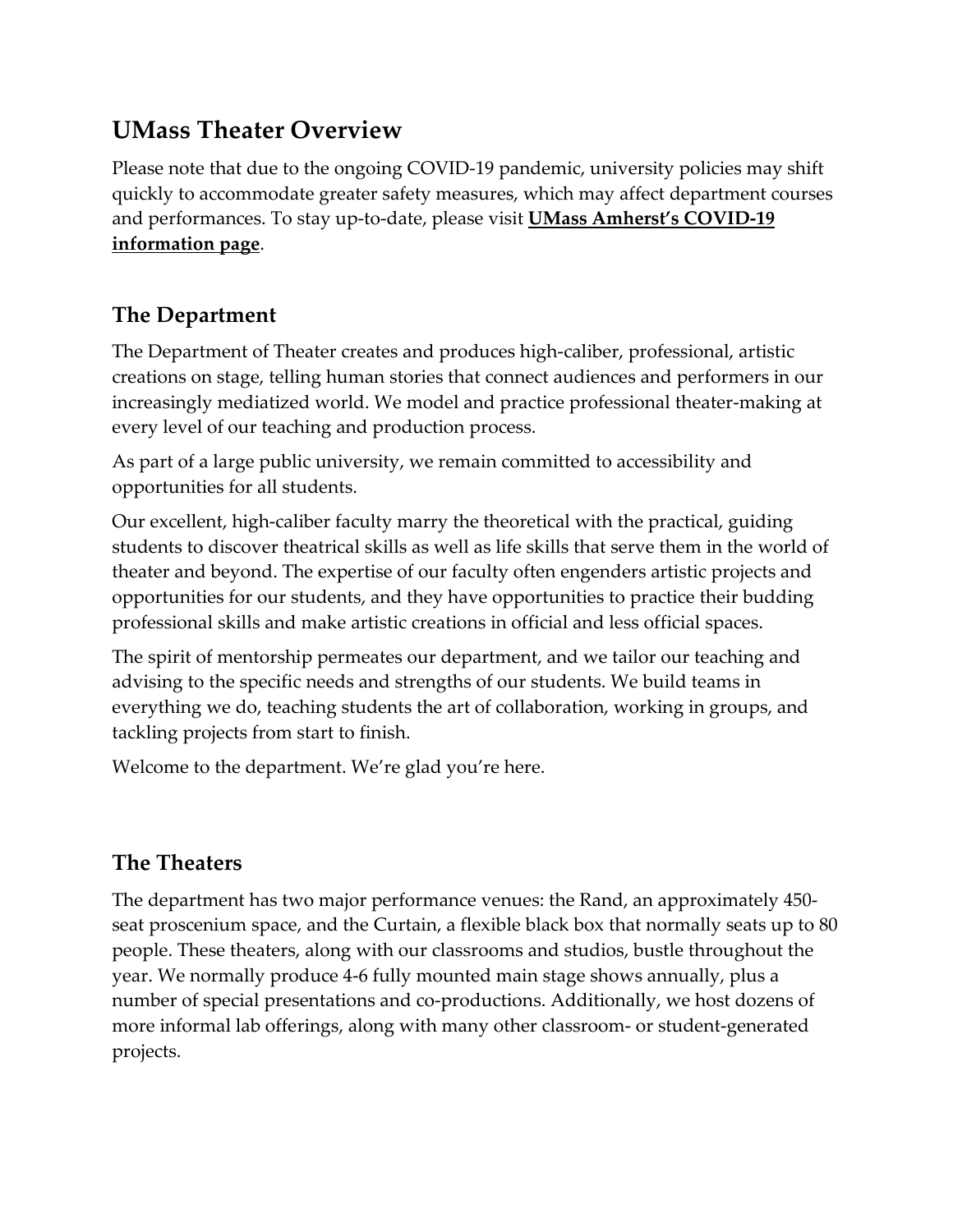#### <span id="page-6-0"></span>**The Academic Mission**

Within the context of a broad-based liberal arts education, the Bachelor of Arts in theater at the University of Massachusetts Amherst offers an integrative, balanced program of studies that prepares students either to undertake specialized training for careers in theater or to draw upon their arts education in allied fields and pursuits. The master of fine arts program in theater prepares students to compete effectively for careers as directors, designers, and dramaturgs.

In both programs, a production season is central to the department's mission providing not only a laboratory for arts instruction but a dynamic and multifaceted outreach component that enables the department both to draw upon and serve the larger community. The Department of Theater is committed to the goal of cultural diversity and to the belief that a systematic study of theater in its many aspects can impart lifelong learning skills in creative problem-solving, effective teamwork, and interpersonal communications.

### <span id="page-6-1"></span>**The Faculty and Staff**

Browse profiles for faculty and staff on the **[UMass Theater Website](http://www.umass.edu/theater/faculty)**.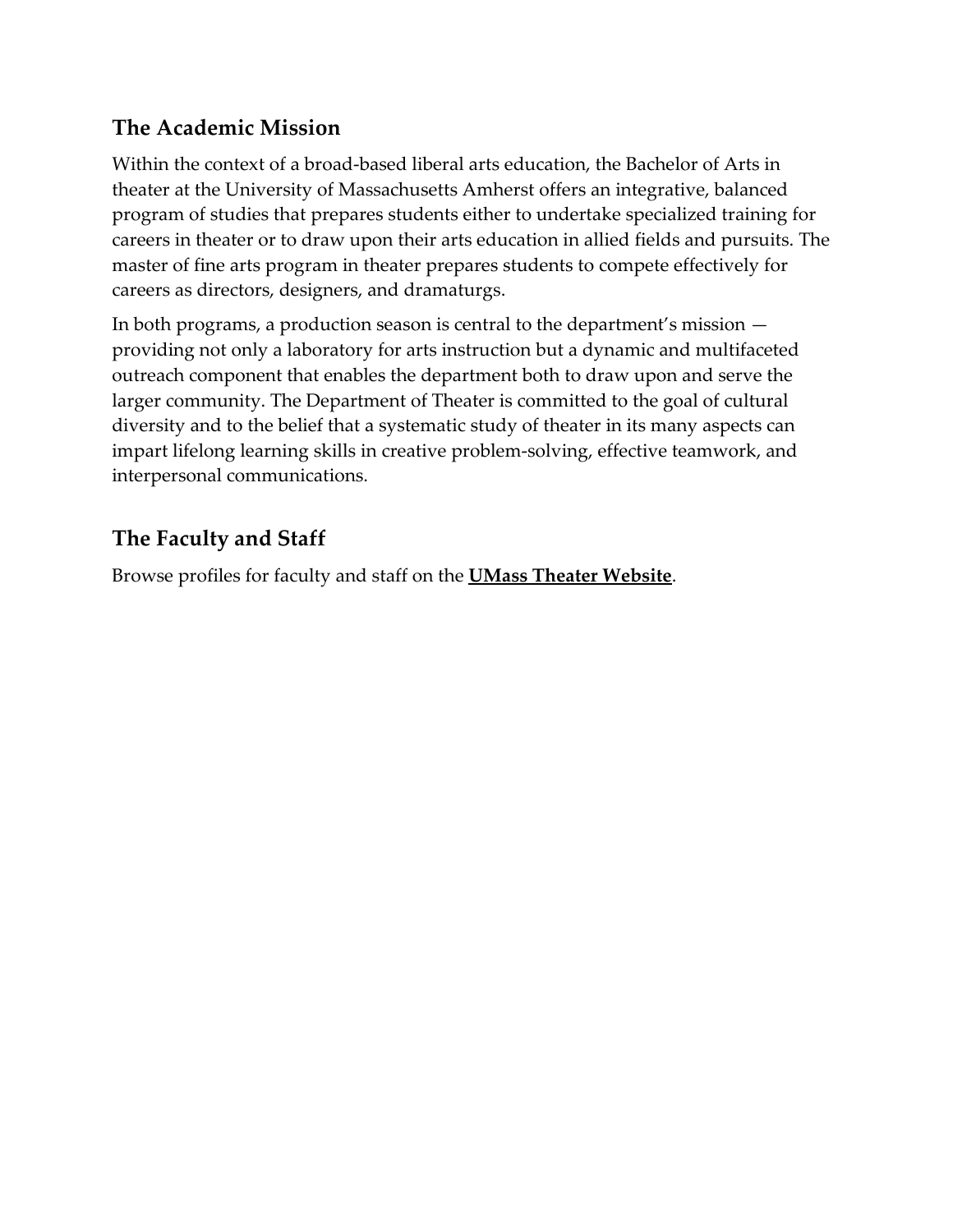# <span id="page-7-0"></span>**Curriculum**

#### <span id="page-7-1"></span>**Areas of Study**

The Department of Theater is a Bachelor of Arts degree program, where all its students are required to gain experience in every facet of theater production. As students progress through the program and complete the major/minor requirements, they can begin to study at advanced levels in their chosen areas of concentration. No audition or portfolio is required to join the major or minor; students apply to the university and then declare the Theater major or minor.

Courses are offered in acting, directing, play analysis, theater history, dramaturgy, design, theater technology, stage management, and playwriting. In addition to the work done in department courses, students also gain practical experience working on a full season of mainstage productions, as well as a wide variety of smaller productions. Undergraduate students in the Department of Theater are cast in mainstage shows, direct smaller productions in the department, and serve on construction or run crews; advanced students in the Design, Technology, and Management areas often have the opportunity to design or stage manage the department's mainstage shows.

### <span id="page-7-2"></span>**Areas of Concentration**

While we offer a broad, liberal arts approach to our major, each Theater major selects an Area of Concentration based on their individual interests. These include Dramaturgy (which includes theater history, playwriting, and play analysis), Performance (which includes directing and acting), and Design, Technology, and Management (which includes sound, lighting, costume, and scenic design, technical direction, and stage management). Theater majors and minors – as well as students outside the department – can also take courses toward the **[Multicultural Theater Certificate](https://www.umass.edu/theater/multicultural-theater-certificate) (MTC)**.

#### <span id="page-7-3"></span>**Requirements for the Major and Minor**

For the B.A. degree in Theater, students must fulfill all University General Education requirements as well as appropriate requirements in the College of Humanities and Fine Arts. In addition, Theater majors must complete at least 36 credits in Theater. Theater minors must complete at least 16 credits in Theater. Checklists for the Theater major and Theater minor are included at the end of the handbook – click on the links to be taken to them.

If you have questions about major or minor requirements, please reach out to **[Undergraduate Program Director Amy Altadonna](mailto:altadonna@theater.umass.edu)**, or **[Administrative Assistant](mailto:bsherwood@theater.umass.edu)**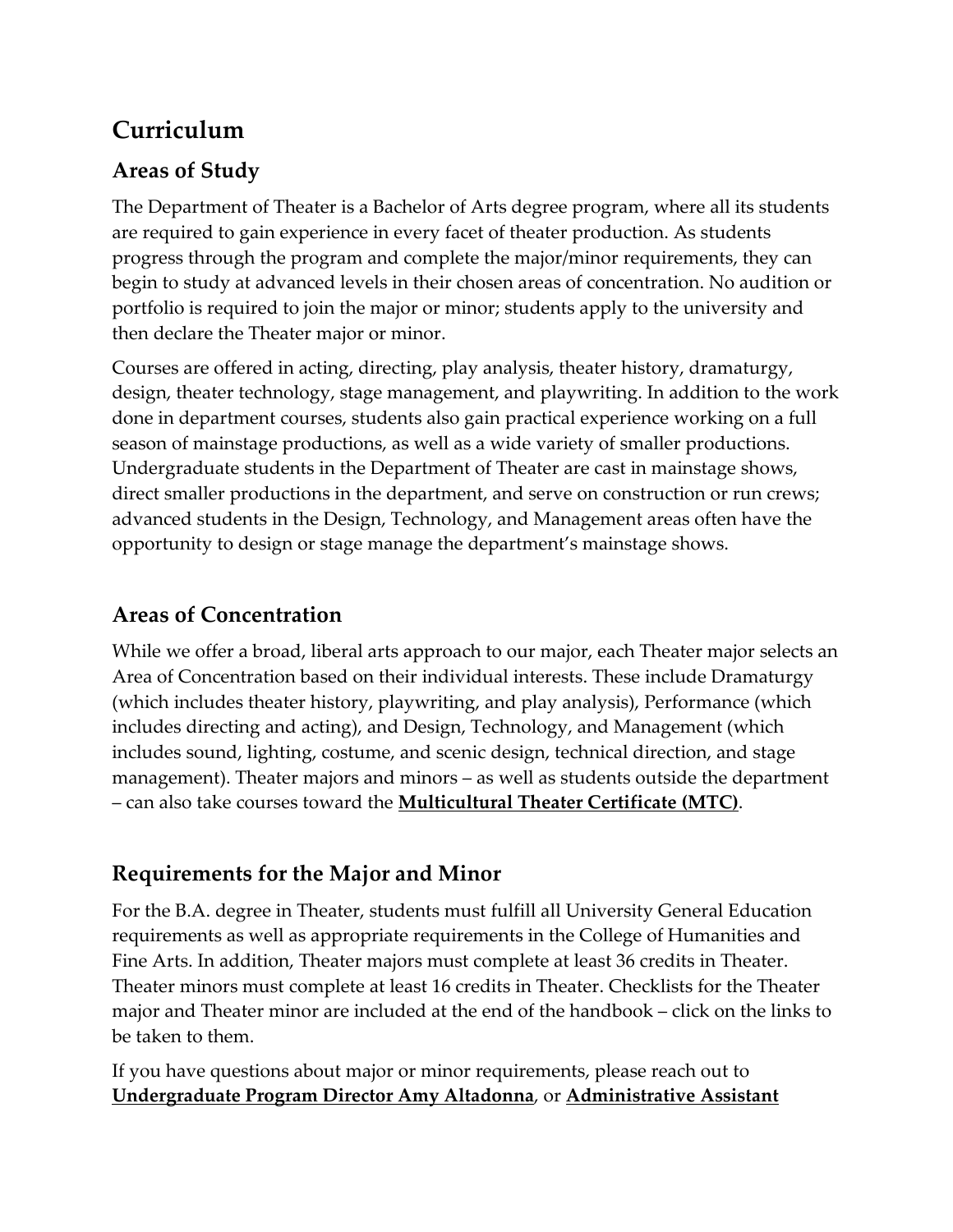#### **[Bethany Sherwood](mailto:bsherwood@theater.umass.edu)**.

The department's **[Online Advising Page](https://www.umass.edu/theater/online-advising-information)** is where students can find the most up-to-date information about course offerings, advising and registration schedules, Theater major and minor checklists, and department forms.

#### <span id="page-8-0"></span>**Advising**

On joining the Department of Theater, all new majors are assigned to a faculty advisor. Each semester, prior to course registration, your advisor will help you select classes, and will make sure you are fulfilling all Department of Theater requirements. Please keep an eye on your UMass email for updates about advising and registration schedules, which are updated each semester. Additionally, the **[Online Advising Page](https://www.umass.edu/theater/online-advising-information)** on the Department of Theater's website is a great resource for schedules, forms, and other academic information.

You can find your advisor by logging into your SPIRE account, and scrolling to the bottom right-hand corner of the page. If you do not have an advisor listed, contact **[Undergraduate Program Director Amy Altadonna](mailto:altadonna@theater.umass.edu)**, or department **[Administrative](mailto:bsherwood@theater.umass.edu)  [Assistant Bethany Sherwood](mailto:bsherwood@theater.umass.edu)**.

Theater minors are not automatically assigned an advisor in the Department of Theater, but may request one. Their advisor is with their primary major department.

### <span id="page-8-1"></span>**Department Advising Details**

All freshmen, sophomore, and transfer Theater primary majors are required to meet with their advisors during the pre-registration advising period each semester. This meeting is a quick check-in to make sure all major requirements are being fulfilled, and needs to be completed before the registration hold on a student's account can be lifted. Junior and senior majors are not required to meet with their advisor, but are encouraged to do so if they would like.

Many account holds (such as credit alerts, Health services immunization holds, and Bursar's office holds) can prevent you from enrolling for classes. It's a good idea to check SPIRE periodically over the course of the semester to see if there are any holds on your account, so they can be resolved prior to registration. To check for account holds, log into your SPIRE account, then check the right-hand column for the "Holds" section. Clicking on "Details" will take you to a list of all holds on your account; clicking on each one will give you directions on how to remove that particular hold.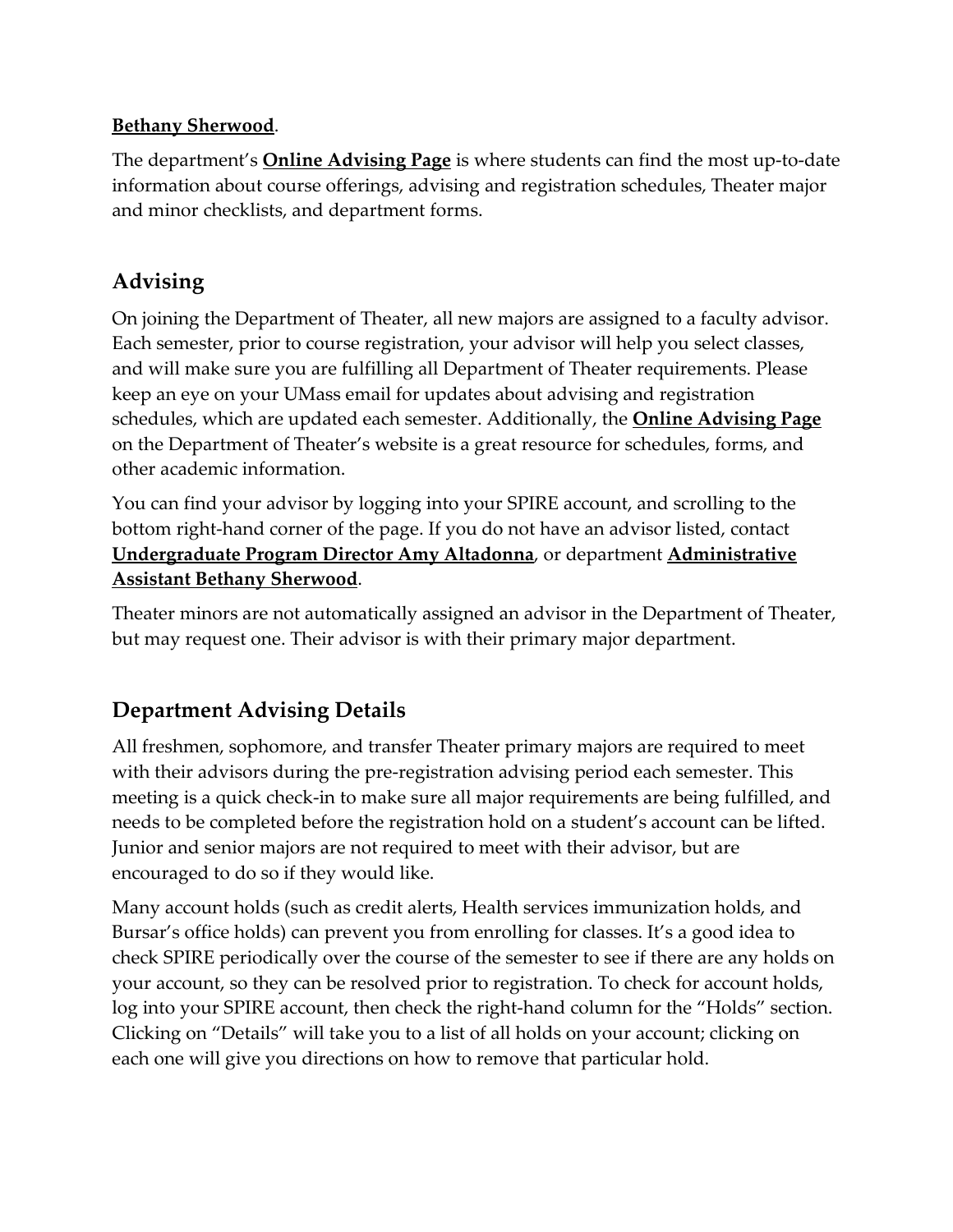If you have questions about how to remove a hold, please contact the department's **[Administrative Assistant](mailto:bsherwood@theater.umass.edu) Bethany Sherwood**.

The ramping schedule for course registration is released each semester, prior to the start of pre-registration; the schedule itself is based on credit level, so that rising seniors enroll first, then juniors, and so on. To find your enrollment appointment, log into SPIRE, then click on "Main Menu". Under "Enrollment", you will find your enrollment appointment for the current semester.

If you're looking for course guides on SPIRE, click on "Main Menu", then "Course Guides". From there, you'll choose the semester, and be able to narrow your search (by department, by professor, by time, etc).

#### <span id="page-9-0"></span>**Switching advisors**

Initial advisor assignments are made by the Undergraduate Program Director (UPD), though students are able to switch advisors with the permission of the professor they would like to switch to. The department's administrative assistant can process this request, once permission has been emailed to her.

#### <span id="page-9-1"></span>**Substituting classes**

Occasionally, a course taken outside of the Department of Theater can be counted toward a major or minor requirement. Check with your advisor and the UPD first to get approval for a course substitution (also known as a "Degree Audit Exception"), as they'll need to make sure the course completes the requirements. If approved, the administrative assistant will create a memo to be sent to the Registrar's office to have the class count toward a requirement.

This process can also be used to have a department course count toward a major or minor requirement (such as a special dramaturgy course offering being used toward the dramaturgy requirement). Please check with your advisor and the UPD to get approval in each case.

### <span id="page-9-2"></span>**College of Humanities and Fine Arts Advising**

For Theater majors, the College of Humanities and Fine Arts Advising (CHFA Advising) makes sure students fulfill university and college requirements, such as the foreign language and general education requirements. Freshmen and transfer students meet with advisors from CHFA Advising before their first semester at UMass, who assist the students with creating their schedules. After this initial advising session,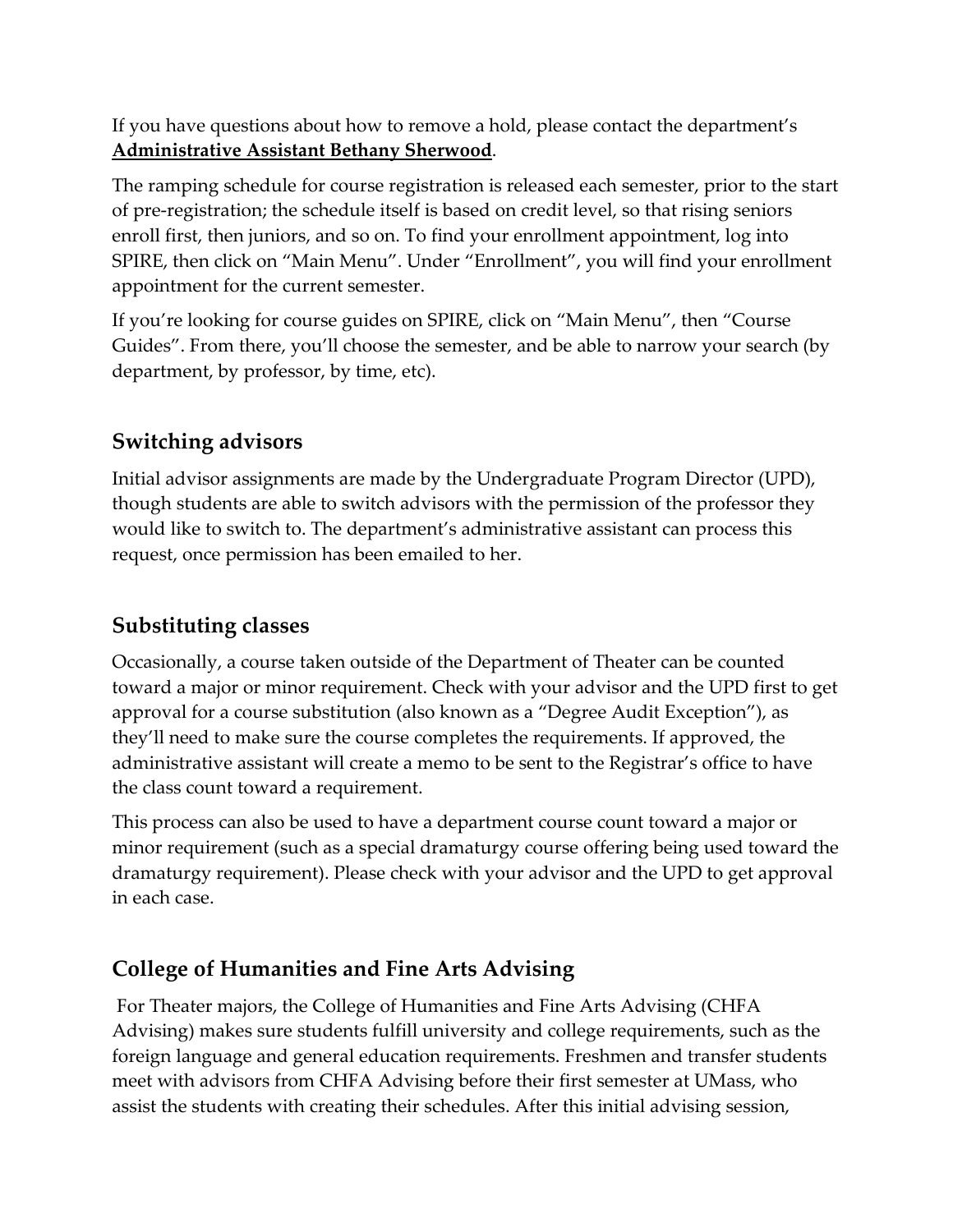students are assigned advisors within their major department, but they will still work with CHFA Advising with various administrative tasks. For example, CHFA Advising approves credit overrides, as well as late adds or withdrawals from courses.

**NOTE:** If you are a Theater minor, or if Theater is your secondary major, your Advising department is with the college to which your primary major belongs. For example, if you are an Electrical Engineering major, with a minor in Theater, your Advising department is with the College of Engineering, and they will process the credit overrides and late adds/withdrawals.

Click **[here](https://www.umass.edu/hfa/advising)** for the CHFA Advising Website.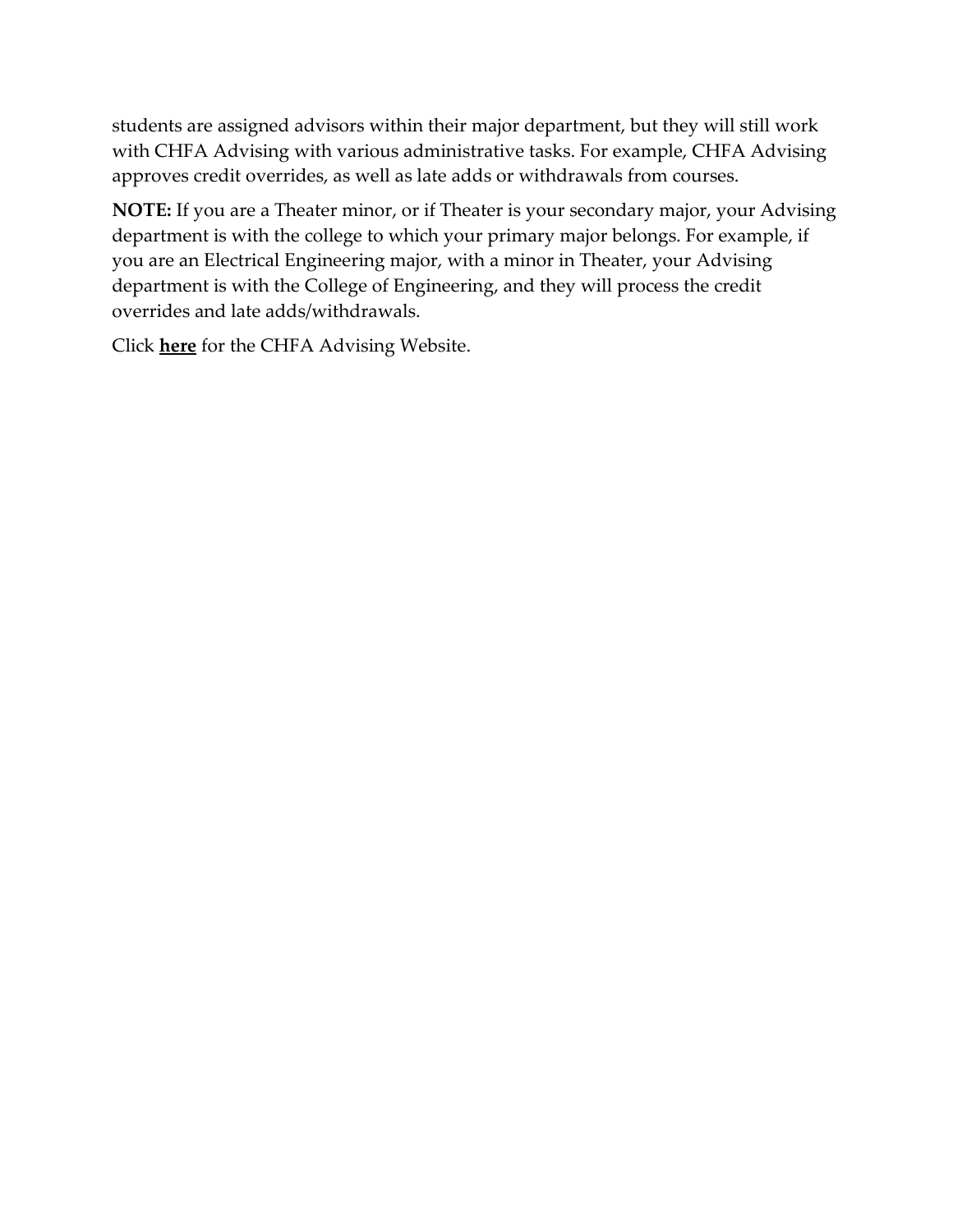# <span id="page-11-0"></span>**Area Overviews**

#### <span id="page-11-1"></span>**Dramaturgy**

The dramaturgy courses in the B.A. program are designed to give all students the tools they need for becoming thoughtful artists in working with theater text, as well as a rich appreciation of theater in all its varieties and contexts. The courses involve play analysis, theater history, dramatic theory, critical writing, creative writing, and the role of the dramaturg in the theater. Each course is structured around a specific repertory of dramatic texts reflecting a particular culture, historical period, or style. The dramaturgy requirement also fulfills the university's Junior Year Writing Requirement.

A handful of exceptional upper-level students may be invited to serve as production dramaturgs on Department productions and enroll in the graduate-level Dramaturgy Workshop.

For more information, email Professors **[Chris Baker,](mailto:cbake1@theater.umass.edu) [Harley Erdman](mailto:harley@theater.umass.edu)**, or **[Priscilla Page](mailto:pmpage@theater.umass.edu)**.

#### <span id="page-11-2"></span>**Performance**

The undergraduate performance program at the UMass Department of Theater emphasizes a strong foundation in contemporary acting and directing techniques, along with a wide variety of specialized skills, including voice development, stage movement, and ensemble performance. The program also provides advanced courses in classical rhetorical training, Shakespeare, Moliere, voice, monologue and scene work, and directing. Students have opportunities to perform publicly on the Department's two main stages, as part of a formal production season. Additionally, there are numerous "studio" productions, where students can initiate independent projects, as actors and directors, or participate in performance works generated by the Department's graduate students.

For more information, email Professors **[Judyie Al-Bilali](mailto:jalbilali@theater.umass.edu)**, **[Milan Dragicevich](mailto:miland@theater.umass.edu)**, **[Elisa](mailto:esgonzales@theater.umass.edu)  [Gonzales](mailto:esgonzales@theater.umass.edu)**, **[Gina Kaufmann,](mailto:gina@theater.umass.edu)** or **[Gilbert McCauley](mailto:gilmac@theater.umass.edu)**.

#### <span id="page-11-3"></span>**Design, Technology, and Management**

Design, Technology, and Management offers specialized course work supporting concentrations in scenic, lighting and costume design, technical direction and stage management within the context of a broad-based liberal arts education in theater. In addition to enriching course work in dramaturgy, history and performance techniques, undergraduates may pursue advanced work in their area of interest and may engage in challenging practical production experiences appropriate to their development.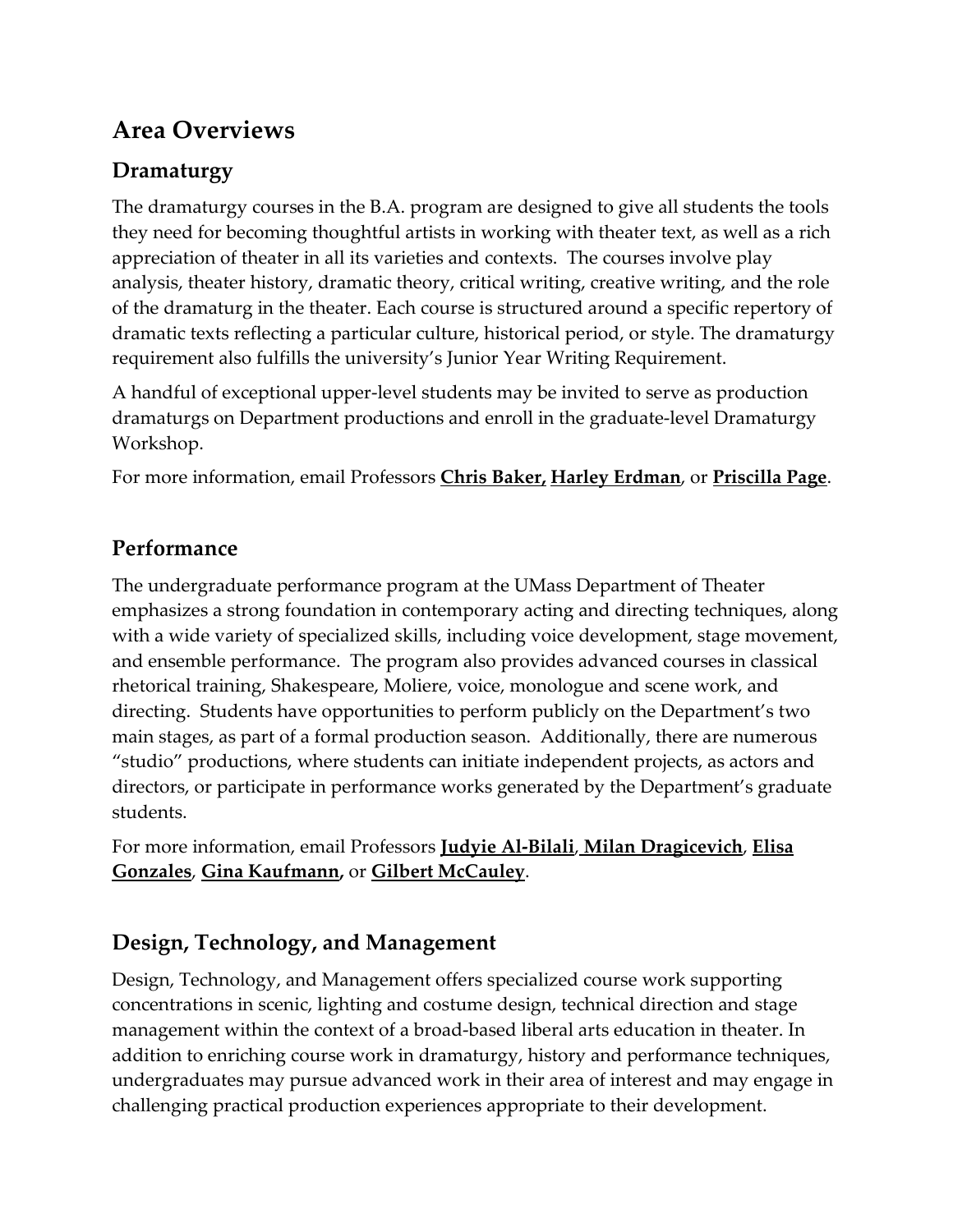Our students enjoy programs tailored to their academic and professional goals and are supported with individual mentorship. Our faculty, staff and guest artists are working theater professionals providing students with exceptional opportunities for creativity, risk-taking and success in the classroom, in our production season and in outside professional experiences. Our program cultivates collaboration, creativity, communication and leadership preparing our students for employment or advanced study. Graduates of our program enjoy prominent, successful careers on Broadway, in Hollywood and in many regional theaters.

For more information, email Professors **[Amy Altadonna](mailto:altadonna@theater.umass.edu)**, **[Yao Chen,](mailto:yao@umass.edu) [Michael Cottom,](mailto:mcottom@theater.umass.edu) [Penny Remsen,](mailto:remsen@theater.umass.edu) or [Anya Klepikov.](mailto:aklepikov@theater.umass.edu)**

For a full breakdown of this area, please click **[here](https://www.umass.edu/theater/design-production)**.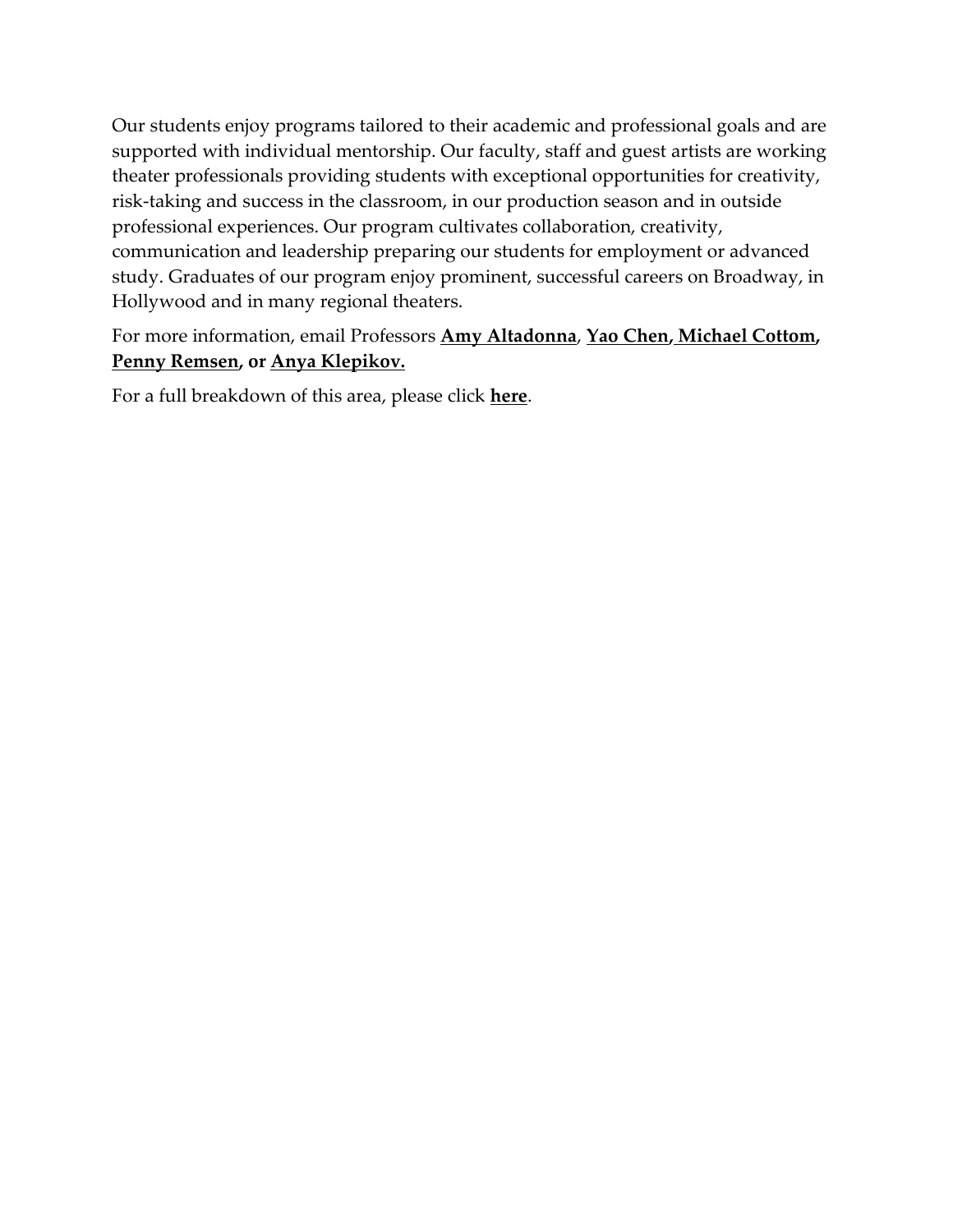# <span id="page-13-0"></span>**Department Productions**

Every year the department produces a season of fully mounted Main Stage productions as well as a number of special presentations and co-productions. Our main stage productions are produced in the Rand and Curtain Theaters, and occasionally in nontradition spaces.

Undergraduates perform as actors or work in production activities behind the scenes. They may assist the graduate students, faculty members and guest artists, or may serve as directors, designers and dramaturgs in their own right. Participation is open to all University students, as well as to students at other area colleges and members of the community. Theater majors are also free to audition for other productions in the area, on other campuses, or under any auspices other than the Department of Theater.

The department also has a very active season of laboratory projects, as well as student productions and course showcases.

#### <span id="page-13-1"></span>**Season selection process**

This season is carefully planned to meet the needs of undergraduate and graduate students and to give faculty members a chance to exercise their creative talents. Guest artists are frequent collaborators. The season is planned to be diverse, offering students a chance to work on both classics and new plays. All styles and genres are represented on stage.

The season selection process for mainstage productions is done via committee, with representatives from the faculty, staff, graduate student, and undergraduate student groups. This committee reviews play submissions from members of the department, including graduate directing students and undergraduate proposals, and creates a proposed slate of plays on which the faculty vote. The approved slate is then announced to the Department of Theater community, usually in mid-spring semester.

Students are welcome to submit proposals for mainstage and independent presentations, as well as apply to be members of the department's Season Selection committee. Look for announcements in our Purple Lobbyist newsletter or on social media about opportunities to be on the committee or subject a play for consideration for the season.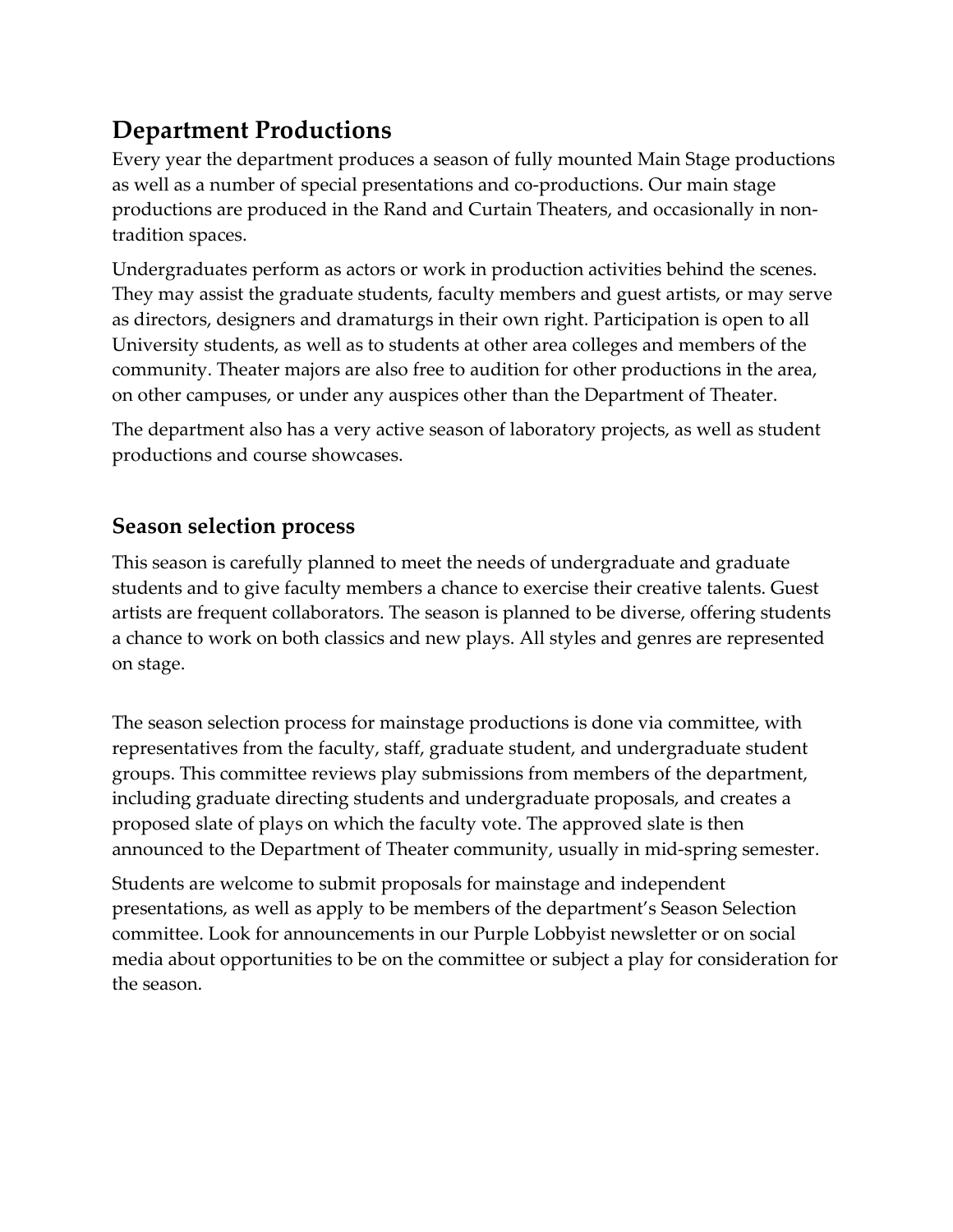## <span id="page-14-0"></span>**Auditions**

All Theater majors and minors are welcome and encouraged to **[audition](https://www.umass.edu/theater/auditions)**.

Most casting is determined by open auditions. Notices detailing the time, place, and specific requirements of each audition will be posted, as far in advance as circumstances permit, on the department website, on the call board, in the Purple Lobbyist, on the department's social media, and via posted flyers. Audition information will be posted at least 2 weeks prior to the scheduled audition.

The director will specify on the audition notice what preparation is appropriate for the audition. Usually, actors are asked either to prepare a monologue or to read from the script. In either case, it is in your best interest to be as familiar as possible with the play. QR codes for script downloads are available in the front office (FAC 112) and on the callboard.

Often a director or a member of the performance faculty leads an audition workshop before the auditions. Take advantage of this opportunity to work on your audition!

Sign up online for an audition via the links in the Purple Lobbyist or on our webpage, or on the QR code on the callboard, and arrive at the audition site well ahead of the scheduled time. Students who arrive after their scheduled time may not be allowed to audition.

# <span id="page-14-1"></span>**Callbacks**

After open auditions are complete, the stage manager will post the callback sheet on the production callboard. If you are called back, you are expected to initial next to your name to acknowledge the call back.

# <span id="page-14-2"></span>**Casting**

The Department of Theater is committed to racial, cultural and individual diversity. Casting for all department-sponsored productions is open to any student, staff, or faculty member of the Five College Consortium, any member of the community, or any invited guest artist regardless of race, ethnic origin, ability, sexual orientation or gender identification. Equal-opportunity casting is encouraged.

Unless otherwise arranged **prior** to auditioning, individuals who audition **will accept any assignment as cast.**

Before auditioning, you are cautioned that over-extension may hinder your creative and academic growth. It is recommended that you seek advice from your academic advisor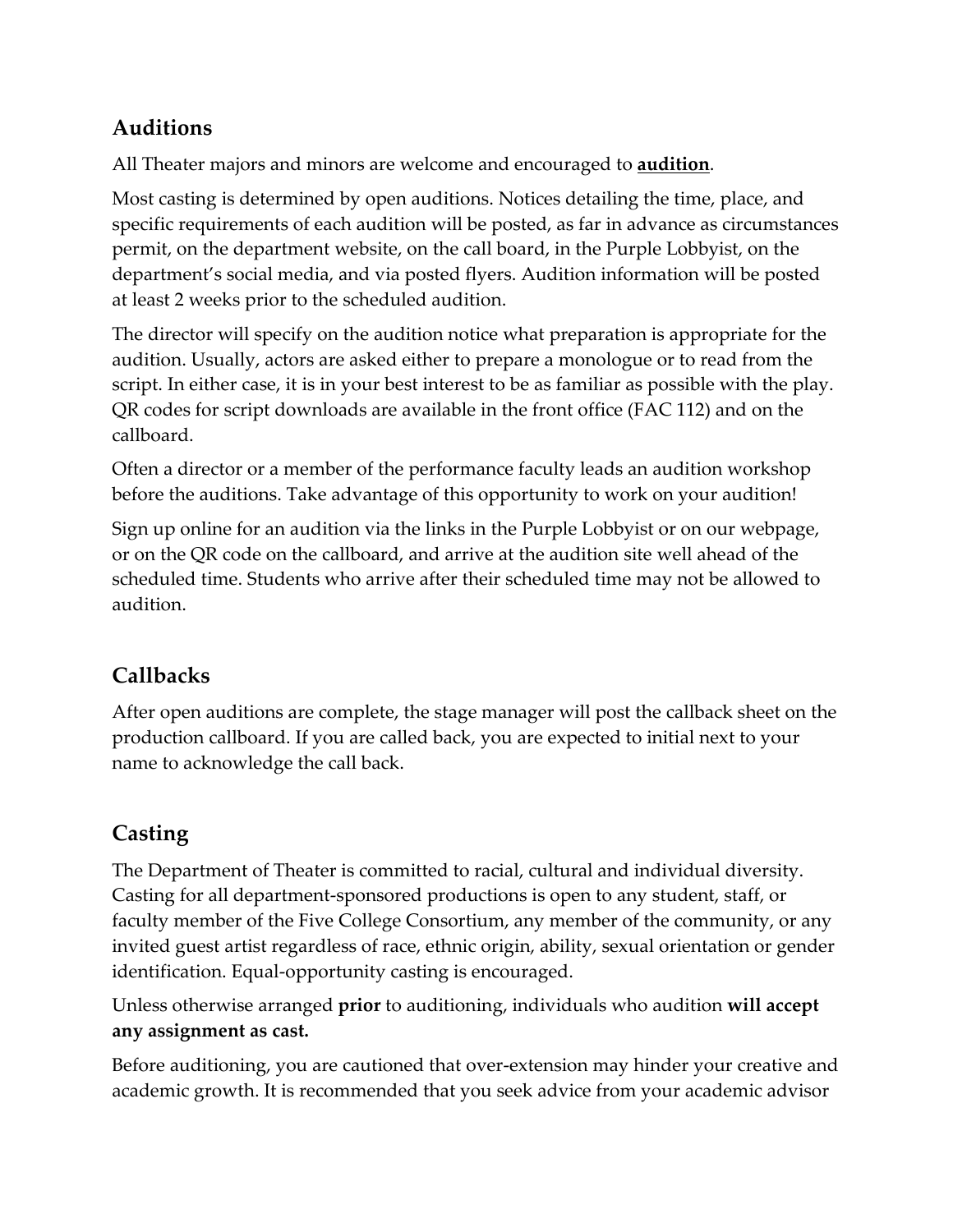or other professors, or acting teachers, as appropriate, about auditioning for more than one assignment per semester.

Our experience has shown that having cast members in shows with overlapping rehearsal and/or performance schedules is complicated and disruptive to both shows.

Casting decisions will result in a production's exclusive service of the actor when rehearsal/performance periods overlap.

Cast members are still welcome to be in multiple shows whose rehearsal schedules do not overlap.

NOTE: This does NOT mean that actors cannot audition for all the shows -- just that they will have to consider their options and limitations wisely when deciding which show, if any, to list as a preference. In the case that a preference is not expressed, students will accept the role they are offered.

If the director, in concert with their advisors, determines that a suitable cast cannot be selected from those who have auditioned, auditions may be extended beyond the original schedule or the director may cast an actor from outside of the original pool of auditioning actors. Extending auditions or casting outside the original audition pool can occur only with the authorization of the department chair.

The department chooses plays each year with the intention of casting as many Theater majors and minors as possible. However, no actor is guaranteed a role in any play.

### <span id="page-15-0"></span>**Cast Lists**

Cast lists will be posted on the department bulletin board. Read and react to the cast list in a professional manner. Initial your name if cast. If you feel it is necessary to discuss your audition, ask the person responsible for casting to discuss it with you, not to defend it to you.

### <span id="page-15-1"></span>**Guest Artists**

As appropriate, a faculty member or guest artist may be cast in a role, giving students the opportunity to work and learn alongside professionals. This is done in consultation with the department chair and the performance faculty.

If you have been cast in a show and wish to read more about rehearsal expectations, **[click here](https://www.umass.edu/theater/rehearsals-guidelines-and-expectations)**.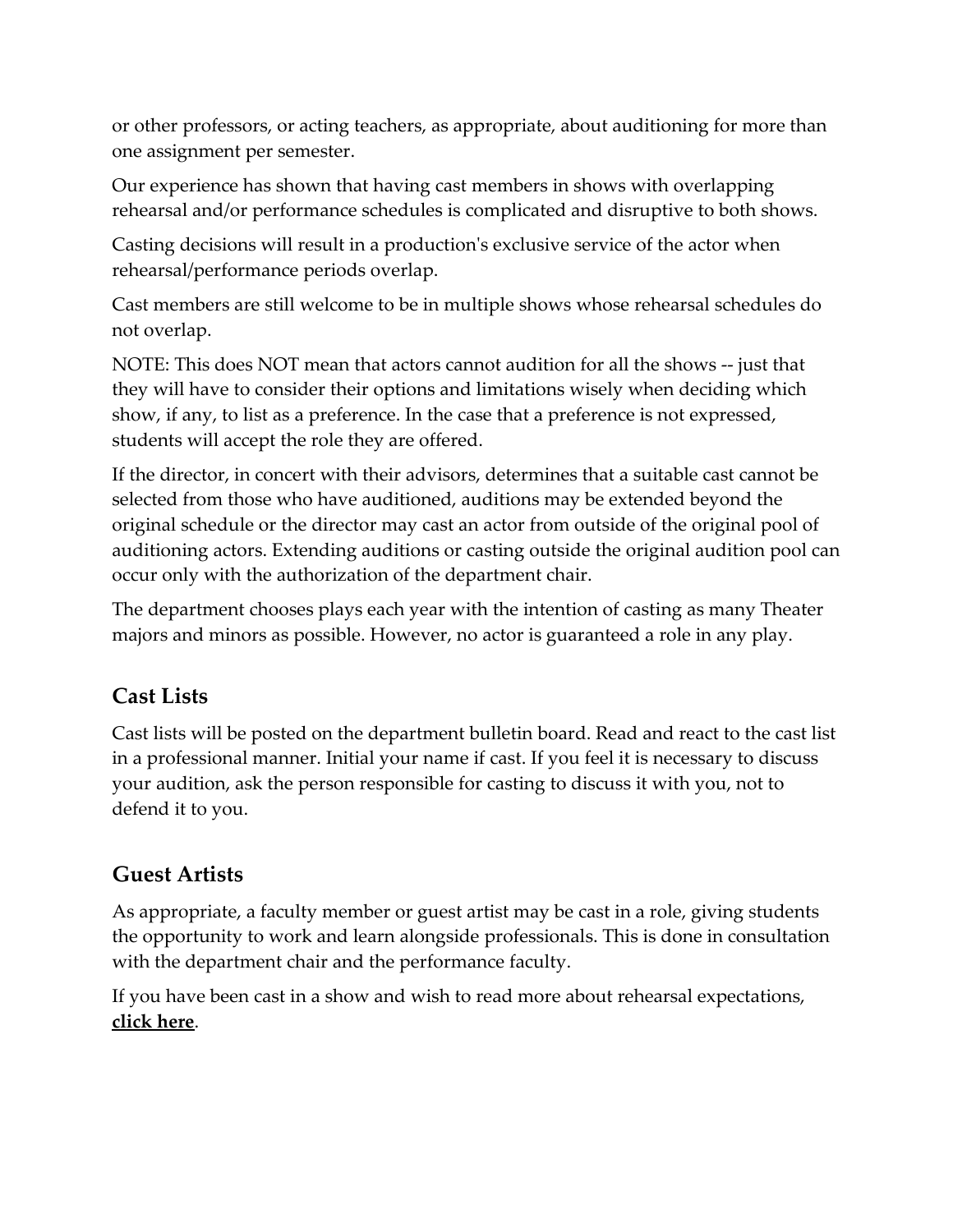#### <span id="page-16-0"></span>**Production Crew: TH 110, TH 210, TH 310**

Production and house staffing for season shows is managed through TH 110: Backstage Practice. This laboratory class is designed to provide practical production experience, including experience working on build crews, run crews, front of house staff and publicity crews. Specific crew assignments are determined by the production manager.

TH 110 is a one-credit course for which you are given a letter grade. Majors are required to successfully complete three credits of TH 110.

A mandatory organizational meeting for TH 110 is held at the beginning of each semester, in the Rand Theater. The precise date for this meeting will be posted on the course schedule for each semester, and is usually the first Monday after the start of classes.

TH 110 is open to all interested students.

In addition to TH 110, students may earn credit for participating in mainstage shows through TH 210: Rehearsal and Production, which is generally used for cast members, and TH 310: Theater Practice, which is used for students involved in advanced production assignments, such as stage manager, house manager, designer, crew chief.

If you have questions involving these courses, please contact **[Production Manager Julie](mailto:jafife@theater.umass.edu)  [Fife](mailto:jafife@theater.umass.edu)**.

#### <span id="page-16-1"></span>**Production Calendar**

The UMass Department of Theater Production Calendar may be found **[here](http://www.calendarwiz.com/umasstheater)**. For questions, please contact **[Production Manager Julie Fife](mailto:jafife@theater.umass.edu)**.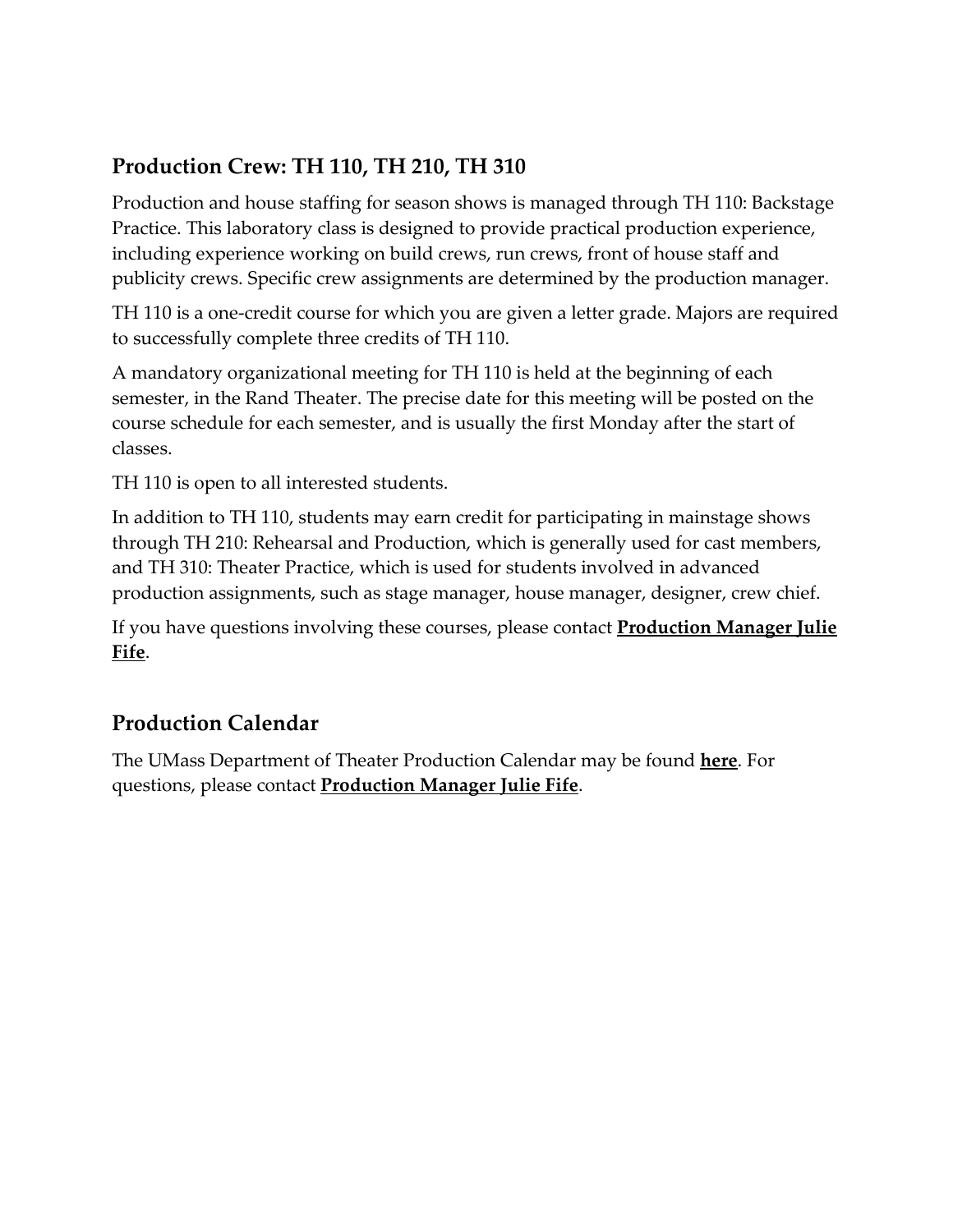# <span id="page-17-0"></span>**Attendance and Ticket Policies**

#### <span id="page-17-1"></span>**Production Attendance**

All Theater students are strongly urged to attend all departmental productions, including main stage performances, studio presentations, class presentations and independent work. The department makes Theater passes available to all theater majors for the express purpose of allowing everyone to attend all shows and support fellow department members. The pass provides one complimentary ticket, as available, for all main stage productions. Students must make a ticket reservation through the FAC Box Office to ensure access to a complimentary ticket.

#### <span id="page-17-2"></span>**Complimentary Tickets and Ticket Reservations**

All department members are entitled to a limited number of complimentary tickets for themselves, family and friends for our events. Undergraduate majors, minors, and MTC students, as well as some BDIC students, are eligible for the Theater pass that can be used in advance or at the door for one ticket and can "earn" an additional ticket by helping publicize a production. Please be thoughtful about requesting additional comps as comp tickets affect our box office revenue and thus our budget. Tickets can be reserved in advance (recommended) through the Fine Arts Center Box Office or at the door.

For further details, please read **[our full policy online](https://www.umass.edu/theater/complimentary-tickets-and-ticket-reservations)**.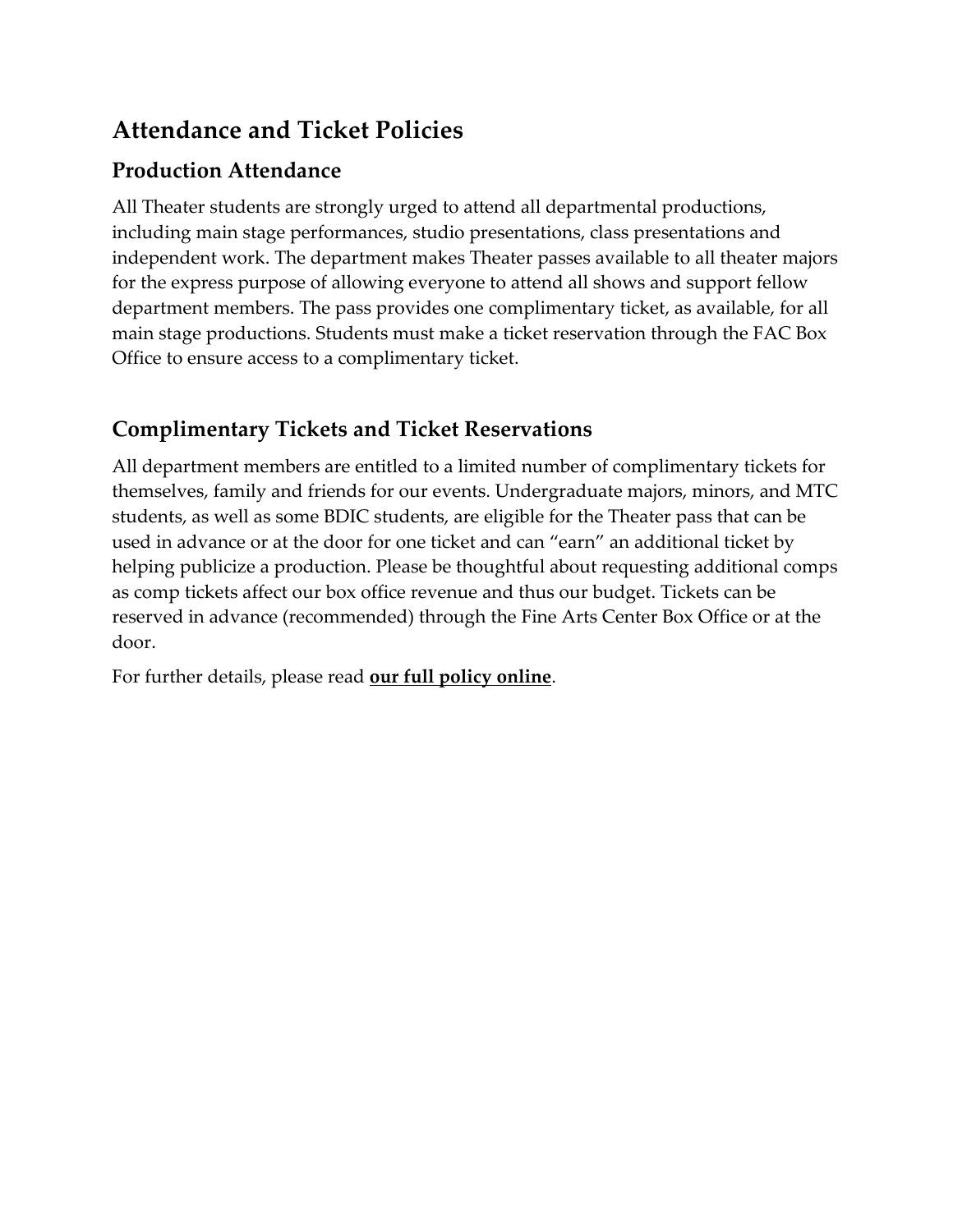# <span id="page-18-0"></span>**Media Guidelines**

## <span id="page-18-1"></span>**Media Recording and Sharing Guidelines**

Both external professionals and Department members capture audio, photos, and video of our productions and events for archival, academic, and publicity purposes. Some of these items are shared variously on social media, on our website, through local press, and in digital and print publicity items to bring people to our productions and to recruit them for our academic programs. Others are for internal department use only, due to rights and/or privacy issues.

The department will inform production cast and crew through the stage manager when press, archival, or other records of a rehearsal or performance are scheduled to be made.

Before sharing on social media, please make sure that you have verbal or written permission from people whose faces and voices are prominently featured, or, if the photo or video you share was not made by you, from the creator. If your social media is set to public, the department may repost your item. The department will not follow or repost from private accounts.

For further details about media recording and sharing, **[please read more online](https://www.umass.edu/theater/media-recording-and-sharing-guidelines)**, or consult our **[Production Manager Julie Fife](mailto:jafife@theater.umass.edu)** or **[Public Relations Director Anna-Maria](mailto:agoossen@umass.edu)  [Goossens.](mailto:agoossen@umass.edu)**

### <span id="page-18-2"></span>**Communication**

The Department of Theater's online presence includes an **[official website](http://www.umass.edu/theater)** and social media accounts, as well as an in-department newsletter (The Purple Lobbyist), and email list. Students are welcome to follow the department through all of these, and to encourage family and friends to like the Facebook page and follow us on Instagram for news and publicity about events.

For a full breakdown of department communications, **[click here](https://www.umass.edu/theater/communication)**.

To receive the department emails, contact **[administrative assistant Bethany Sherwood](mailto:bsherwood@theater.umass.edu)**. To receive the Lobbyist, contact **[Public Relations Director Anna-Maria Goossens](mailto:agoossen@umass.edu)**.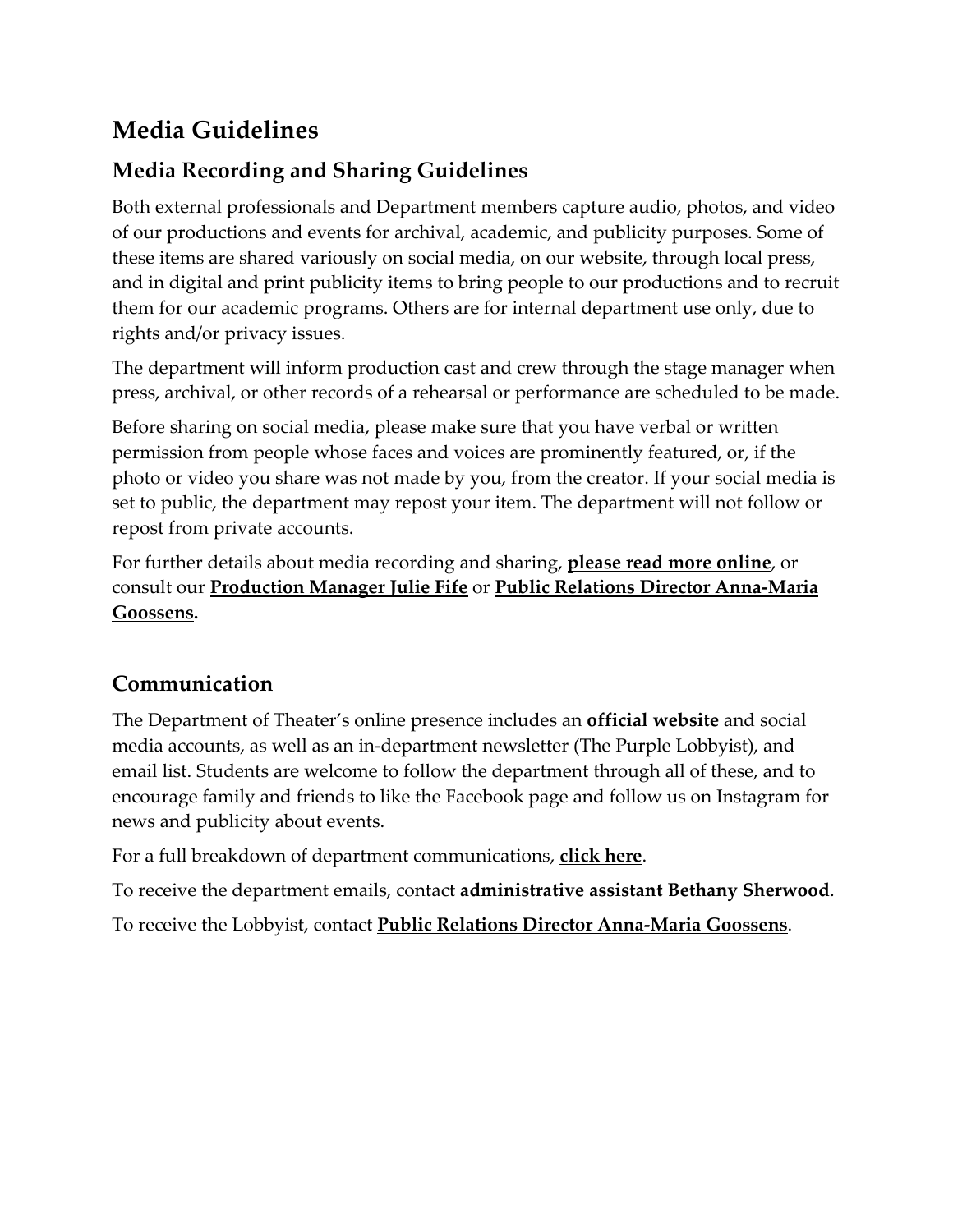# <span id="page-19-0"></span>**Department Community**

#### <span id="page-19-1"></span>**Student productions**

Our students take charge to produce works they are excited about, from fully-mounted productions to staged readings to original devised theater pieces and more. These events are usually free and open to the public — check **[the student work webpage](https://www.umass.edu/theater/student-work)** as the semester progresses for performance times and reservation details, as well as photos and information about previous student work events.

If you are interested in staging an independent production in department spaces, please contact **[General Manager Willow Cohen](mailto:willow@theater.umass.edu)** and **[Production Manager Julie Fife](mailto:jafife@theater.umass.edu)**.

If you are interested in applying for grant funding to support your student production or project, please contact **[General Manager Willow Cohen](mailto:willow@theater.umass.edu)**.

### <span id="page-19-2"></span>**Community Play Read**

The department's Community Play Read (CPR) group is a weekly event, where department members (students, staff, faculty, alumni, and friends) join in reading a different play each week, with randomized casting and a focus on globally relevant issues. For the Fall 2021 semester, CPR will be offered in a hybrid mode, with both inperson and Zoom components. CPR will take place on Monday afternoons, at 4:00pm ET.

For more information, please email **[CPR producer Sena Yacteen](mailto:syacteen@umass.edu)**.

### <span id="page-19-3"></span>**Undergraduate Activities Council**

The Undergraduate Activities Council (UAC) represents the undergraduate UMass Amherst Theater Department student body. Within the Council, members assign peer mentors to first-year and transfer students, lead tours for prospective students, and host social events in order to build and strengthen the department's community.

For more information about UAC and their duties, and how to join, please contact **[Jemma Kepner](mailto:jkepner@umass.edu)**.

#### <span id="page-19-4"></span>**Department Social Media**

[Facebook](https://www.facebook.com/UMass-Amherst-Theater-364984540197022/) | [Flickr](https://www.flickr.com/photos/149000483@N07/) | [Instagram](https://www.instagram.com/umassamhersttheater/) | [Twitter](https://twitter.com/umasstheater) | [Youtube](https://www.youtube.com/user/UMassTheater)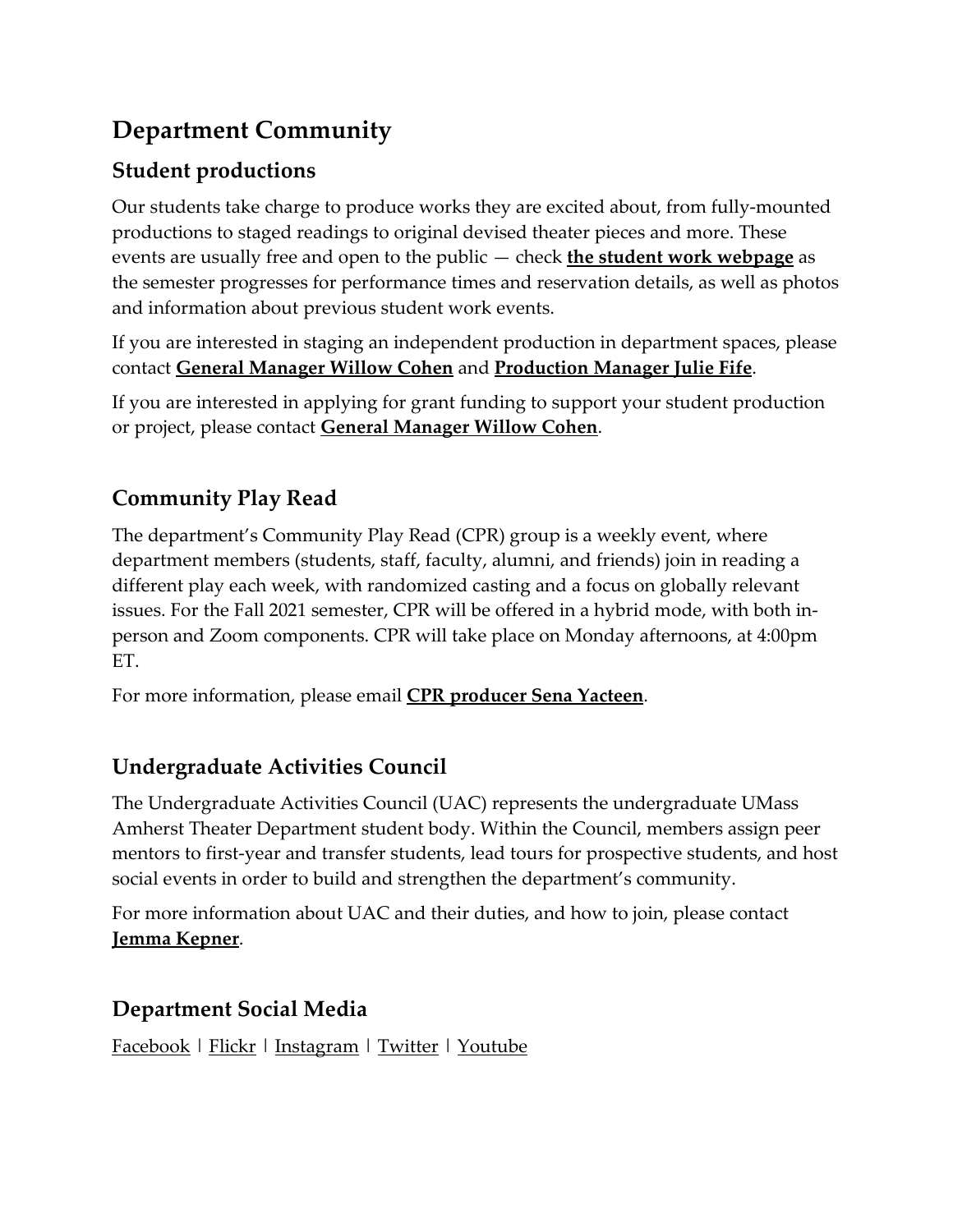# <span id="page-20-0"></span>**Use of Department Spaces and Additional Resources**

Students who are interested in using department spaces should contact **[Production](mailto:jafife@theater.umass.edu)  [Manager Julie Fife](mailto:jafife@theater.umass.edu)** for use of the Rand or Curtain Theater, **[General Manager Willow](mailto:willow@theater.umass.edu)  [Cohen](mailto:willow@theater.umass.edu)** for use of non-theater department spaces and campus spaces, and area heads for use of shop spaces.

For more information on services such as peer mentoring, campus resources, or internships, please visit the Department of Theater's **[Educational and Professional](https://www.umass.edu/theater/resources-theater)  [Resources page](https://www.umass.edu/theater/resources-theater)**.

To view the University of Massachusetts's ongoing safety measures to guard against the spread of COVID-19, including current mandates and testing information, please visit **[the university's resource page](https://www.umass.edu/coronavirus/?_gl=1*3fqe0z*_ga*MTMzMzk5MTQ3NC4xNTA0MTIzNzE3*_ga_21RLS0L7EB*MTYzMDQzODU1Ny4yMzIuMS4xNjMwNDM5MTY3LjA.&_ga=2.65183854.1521255253.1630330968-1333991474.1504123717)**.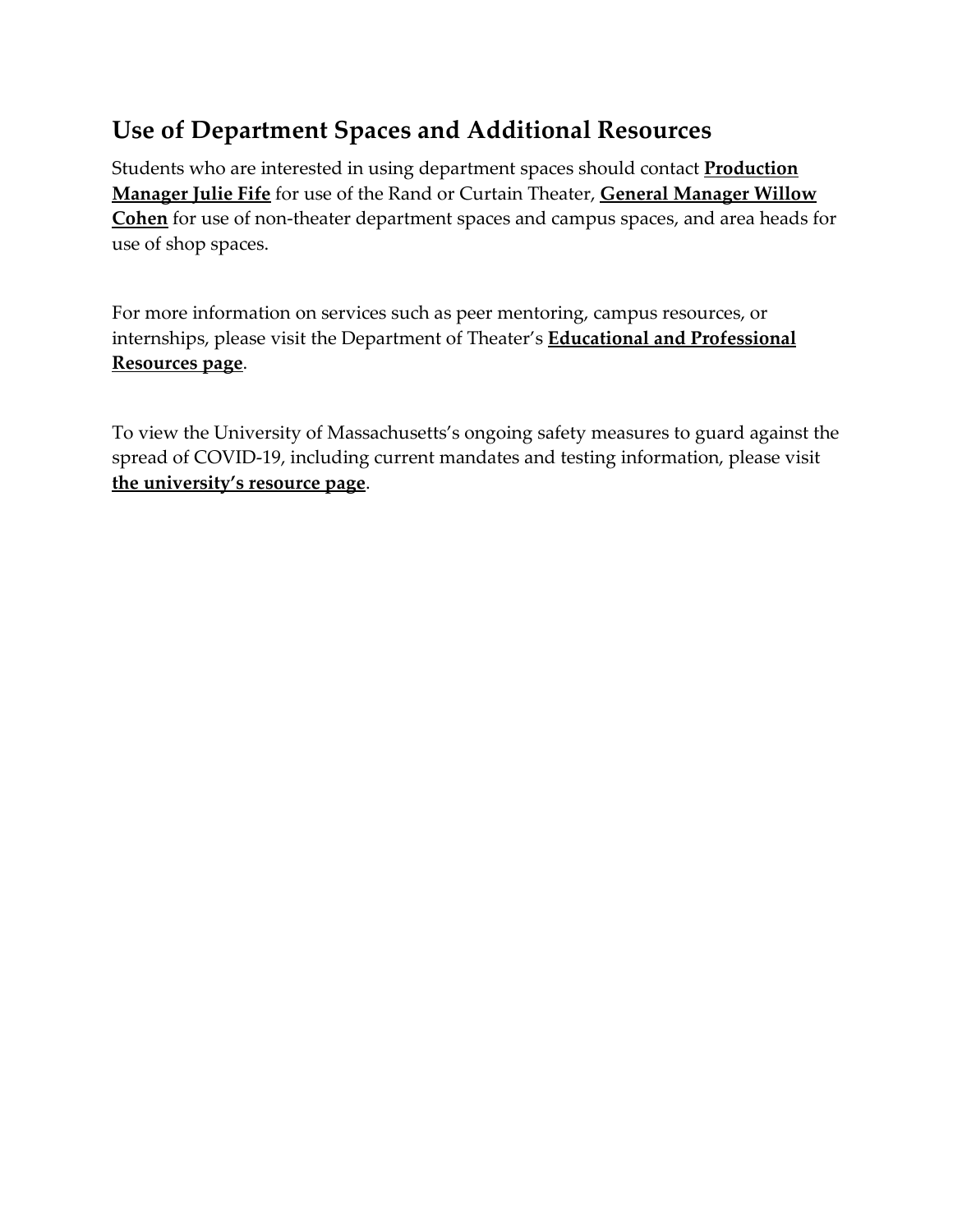# <span id="page-21-0"></span>**University Information**

#### **Bursar's Office**

215 Whitmore | [bursar@admin.umass.edu](mailto:bursar@admin.umass.edu) | 413-545-2368 | [Website](https://www.umass.edu/bursar/)

#### **CHFA Advising**

E-202 South College | advising@hfa.umass.edu | 413-545-6152 | [Website](https://www.umass.edu/hfa/advising)

#### **Dean of Students Office**

227 Whitmore | [studentconduct@umass.edu](mailto:studentconduct@umass.edu) | 413-545-2684 | [Website](https://www.umass.edu/dean_students/)

#### **Disability Services**

161 Whitmore | [disability@umass.edu](mailto:disability@umass.edu) | 413-545-0892 (V/TTY) | [Website](https://www.umass.edu/disability/)

#### **Financial Aid**

243 Whitmore | [finaid@finaid.umass.edu](mailto:finaid@finaid.umass.edu) | 413-545-0801 | [Website](https://www.umass.edu/financialaid/financial-aid-services)

#### **Fine Arts Center Box office**

Fine Arts Center Room 143 | [facbox@umass.edu](mailto:facbox@umass.edu) | 413-545-2511 | [Website](https://fac.umass.edu/Online/default.asp?BOparam::WScontent::loadArticle::permalink=BoxOfficeHours&BOparam::WScontent::loadArticle::context_id=)

#### **Undergraduate Registrar's Office**

213 Whitmore | [regtrans@registrar.umass.edu](mailto:regtrans@registrar.umass.edu) | 413-545-0555 | [Website](https://www.umass.edu/registrar/information-and-services)

#### **University Health Services**

150 Infirmary Way | [uhs@umass.edu](mailto:uhs@umass.edu) | 413-577-5000 | [Website](https://www.umass.edu/uhs/) | Mental Health Services **[Counseling](https://www.umass.edu/counseling/)** 

#### **COVID-19 Testing Information**

413-577-2999 | [Website](https://www.umass.edu/uhs/covid-19-testing)